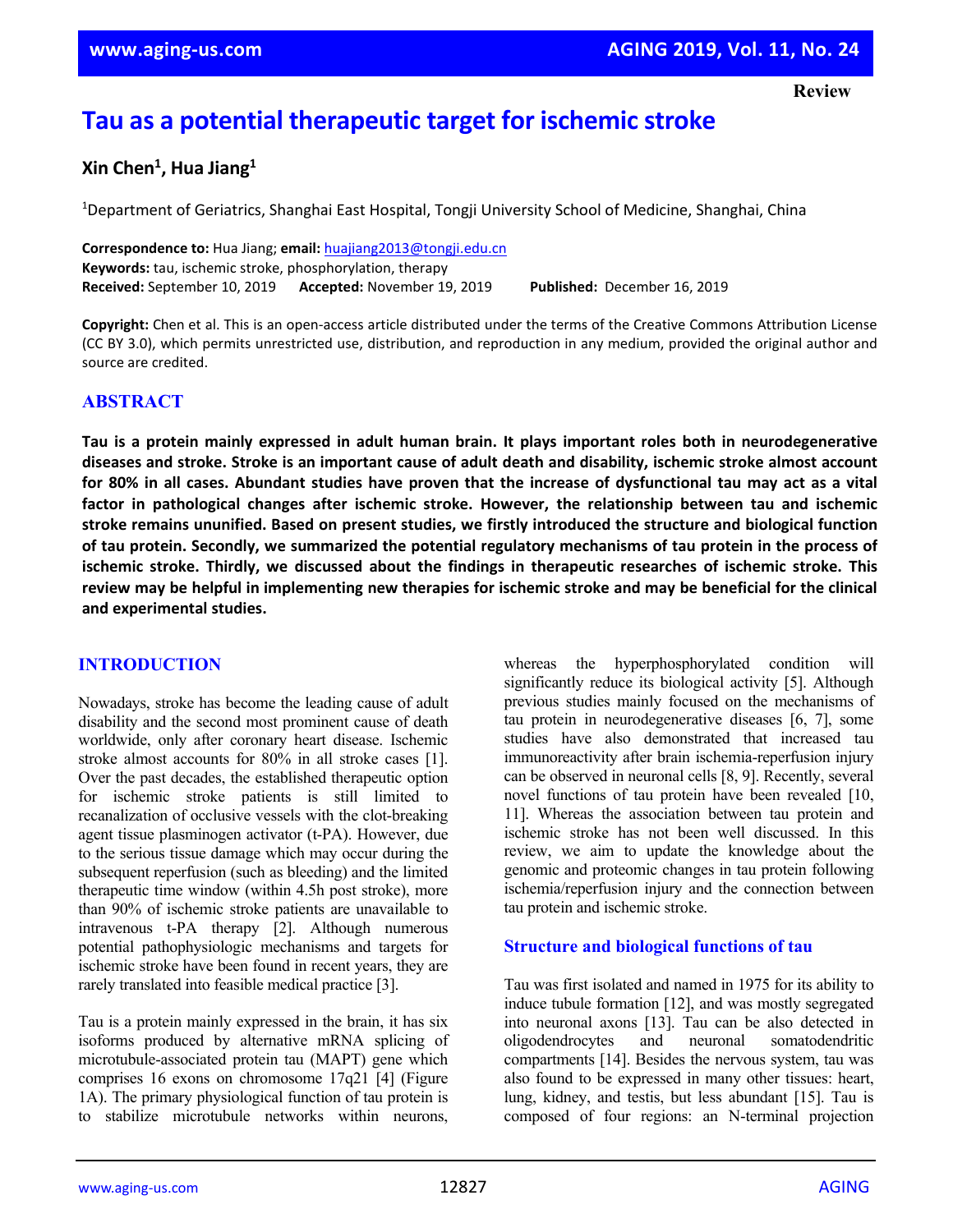region, a proline-rich domain (PRD), a microtubulebinding domain (MBD), and a C-terminal region [16] (Figure 1A). Six isoforms of tau have been found in human adult brain, they are expressed by alternative splicing around the N-terminal projection region and MBD. The gene expression of these isoforms differs both in N-terminal exons (0N, 1N, or 2N) and the number of microtubule binding repeat sequences (3R or 4R). The 4R tau has four microtubule binding repeat sequences due to the inclusion of exon 10 when compared with 3R tau [4, 17] (Figure 1B).

The mainly physiological tau function in the cell is regulating microtubule structure and dynamics by binding to microtubules, it has been also proven in cellfree conditions [12]. Furthermore, the dynamic microtubule network provided by tau is key to the proper migration of new neurons, and severe reduction of adult neurogenesis was found in tau knockout mice [18]. Tau also plays an important role in controlling the balance of

microtubule-dependent axonal transport through the differential sensitivity of motor proteins in neurons [19]. Additionally, it has been approved that tau is essential in the protection of neuronal genomic DNA and RNA integrity under hyperthermia condition both in primary neuronal cultures and *in vivo* in adult mice [20]. Besides, absence or reduction of tau expression has been reported to have protective efforts against memory deficits, excitotoxicity, amyloid induced toxicity, and epilepsy in animal experiments [21, 22] (Figure 2).\

#### **Potential mechanisms of tau in ischemic stroke**

Tau functions are regulated by a complex array of posttranslational modifications, such as phosphorylation, glycation, acetylation, isomerization, nitration, sumoylation, O-GlcNAcylation, and truncation [16, 23], suggesting that tau plays diverse roles in physiology and pathology. Dysfunctional tau is one of the neurotoxic proteins, accumulated in neurons and cerebrovascular



**Figure 1.** (**A**) Structure of human tau protein; Tau has an N-terminao projection region, a proline-rich domain(PRD), a microtubule-binding domain(MBD), and a C-terminal region. (**B**) Six isoforms of human tau. They differ by the inclusion of exon 2(NI), exon 3(N2), and exonlO(RI-R4).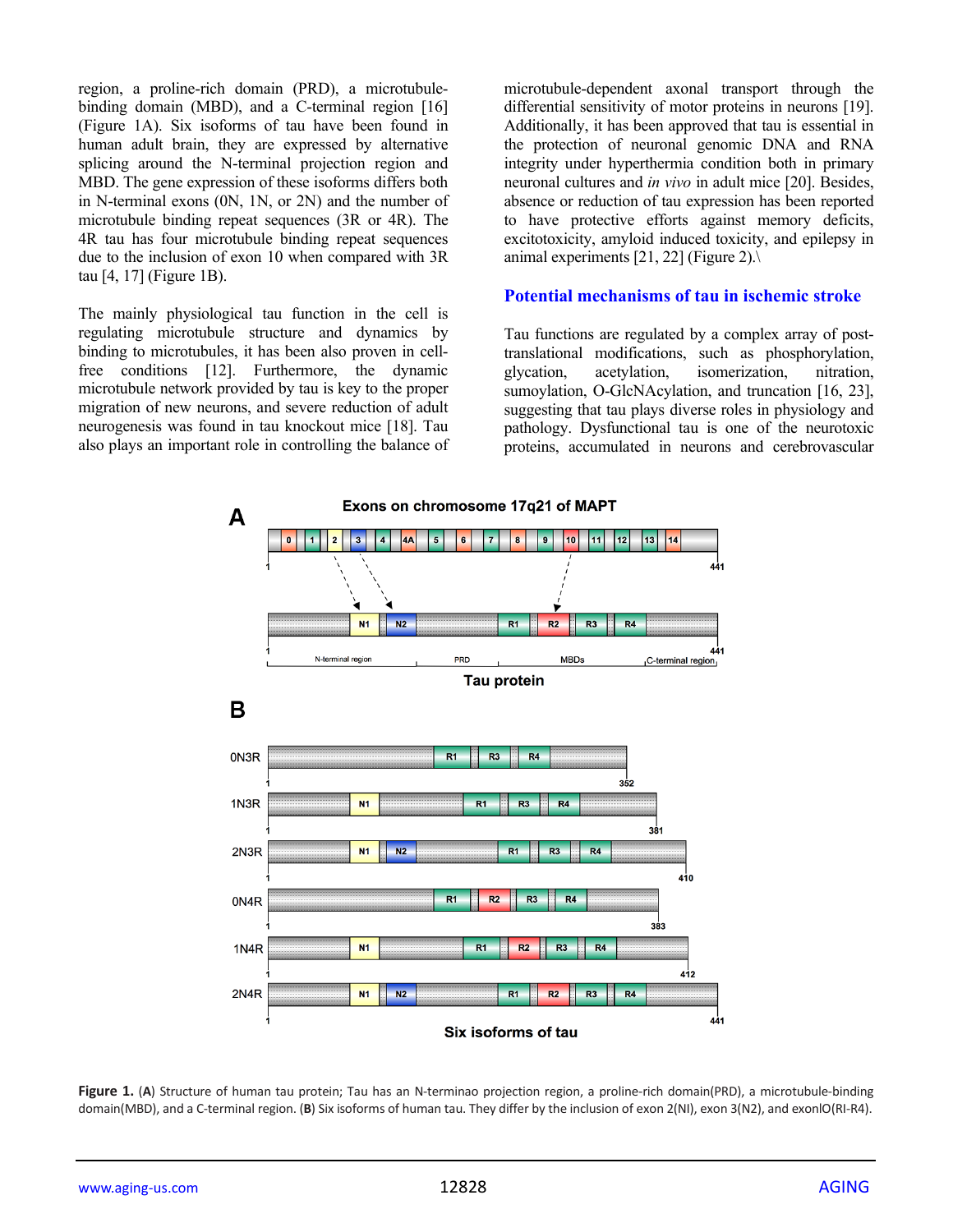after ischemia, furthermore, it is closely related to a range of pathological changes of ischemic stroke [24, 25]. According to previous studies, the kinds of dysfunctional tau differ in different ischemic models, such as neurofibrillary tangle formation [26–28], hyperphosphorylation [29–34], dephosphorylation [8, 35–39], and re-phosphorylation [8, 40] (Table 1). The hyperphosphorylated state is the particularly pathological condition of tau in brain ischemia. It decreases the affinity of tau for the microtubules by disrupting the binding balance [5, 30–34, 41]. In this part, we will

summarize the potential regulatory mechanisms of tau in ischemic stroke.

#### **Tau and oxidative stress**

Oxidative stress is a pathological condition which constitutes the mechanisms of many disease including ischemic stroke. It has been proven in animal experiments that the hyperphosphorylation of tau can be resulted from oxidative stress through different kinds of oxidant, like intracerebroventricular streptozotocin



**Figure 2.** (**A**) Biological function of tau protein. (**B**) Pathological role of tau protein.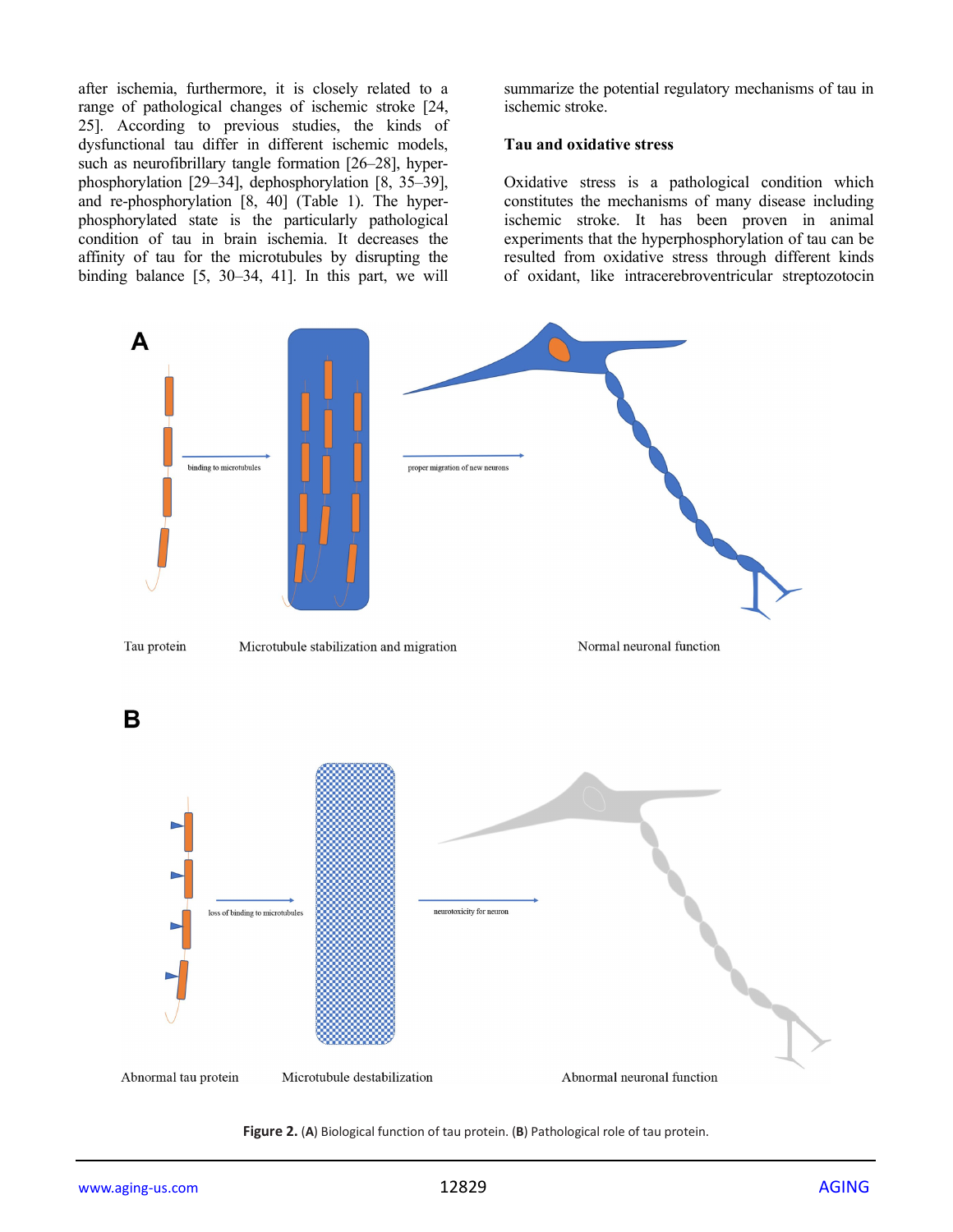| <b>References</b>            | Human/<br>Animal | <b>Models/Subjects</b>                                                       | Ischemic<br>time               | Analyzed<br>tissue                               | State of tau protein                            | Tau phospho-sites                                                                                                                                                                                  | <b>Effects of tau</b>                                                                                                                             |
|------------------------------|------------------|------------------------------------------------------------------------------|--------------------------------|--------------------------------------------------|-------------------------------------------------|----------------------------------------------------------------------------------------------------------------------------------------------------------------------------------------------------|---------------------------------------------------------------------------------------------------------------------------------------------------|
| Bi M 2017 [11]               | Mice             | Focal cerebral<br>ischemia model                                             | $90$ min/<br>30 <sub>min</sub> | The cortex in<br>the ischemic<br>area            | Tau                                             | N                                                                                                                                                                                                  | Reduce tau protein-<br>dependent excitotoxicity<br>in tau-/- mice                                                                                 |
| Basurto IG<br>2018 [117]     | Mice             | Focal cerebral<br>ischemia model                                             | 1 hour                         | The ischemic<br>core                             | Hyperphosphorylation                            | Ser262/356                                                                                                                                                                                         | Hyperphosphorylation<br>involving asparagine<br>endopeptidase                                                                                     |
| <b>Khan S 2018</b><br>$[27]$ | Mice             | Global cerebral<br>ischemia model                                            |                                | The<br>10,15,18min hippocampus<br>and the cortex | Paired helical filament tau<br>protein increase | Ps396/404                                                                                                                                                                                          | Lead to neuronal death                                                                                                                            |
| Liao G 2009<br>$[118]$       | Mice             | Right common carotid<br>artery was occluded<br>and hypoxia was<br>maintained | $40 \text{ min}$               | The ischemic<br>core                             | A marked decrease in tau<br>phosphorylation     | P301L                                                                                                                                                                                              | Extracellular glutamate<br>accumulation                                                                                                           |
| Tuo QZ 2017<br>[10]          | Mice/<br>Rats    | Focal cerebral<br>ischemia model                                             | Mice:60min<br>Rats:90min       | The lesioned<br>hemisphere                       | Tau                                             | N                                                                                                                                                                                                  | Dysfunctional or absent<br>tau protein contributes<br>to iron-mediated<br>neurotoxicity                                                           |
| Dewar D 1995<br>$[36]$       | Rats             | Focal cerebral<br>ischemia model                                             | 2-6hours                       | The cortex in<br>the ischemic<br>area            | Dephosphorylated and/or<br>degraded             | Tau 1                                                                                                                                                                                              | Breakdown of the<br>cytoskeleton in ischemic<br>region of the neuron                                                                              |
| Geddes JW<br>1994 [37]       | Rats             | Complete cerebral<br>ischemia model                                          | $20 \text{ min}$               | The<br>hippocampal<br>formation                  | Dephosphorylated                                | Tau 1                                                                                                                                                                                              | Compromises the ability<br>of the neuron to remove<br>Elevated intracellular<br>$Ca2+$                                                            |
| Shackelford<br>DA, 1998 [39] | Rats             | Complete cerebral<br>ischemia model                                          | $5-15$ min                     | The<br>hippocampus,<br>neocortex and<br>striatum | Dephosphorylated                                | Ps396/404                                                                                                                                                                                          | Possibly contributing to<br>disruption of axonal<br>transport                                                                                     |
| Wen Y 2004<br>$[31]$         | Rats             | Focal cerebral<br>ischemia model                                             | 1 hour                         | The cortex in<br>the ischemic<br>area            | Hyperphosphorylation                            | PT181, pS202, pT205,<br>pT212, pS214, pT231,<br>pS262, pS396, pS404,<br>and pS422                                                                                                                  | Destabilize neuronal<br>cytoskeleton, and may<br>contribute to the<br>Apoptotic process                                                           |
| Wen Y 2004<br>$[33]$         | Rats             | Focal cerebral<br>ischemia model                                             | 1 hour                         | The cortex in<br>the ischemic<br>area            | Hyperphosphorylation                            | MC1 and TG3<br>(phospho-tau 231/235);<br>phosphorylated tau<br>epitopes: CP13<br>(phospho- tau 202/205),<br>CP3 (phospho-tau 214),<br>PHF-1 (phospho-tau<br>396/404), and CP9<br>(phospho-tau 231) | Involved in the<br>progression of<br>Neuropathology in AD                                                                                         |
| Kovalska M<br>2018 [34]      | Rats             | Global cerebral<br>ischemia model                                            | 15min                          | The cortex in<br>the ischemic<br>area            | Hyperphosphorylation                            | Ser202, Thr205                                                                                                                                                                                     | Degeneration of cortical<br>neurons, alterations in<br>number and morphology<br>of tissue astrocytes and<br>dysregulation of<br>Oxidative balance |
| Fujii H 2017<br>$[30]$       | Rats             | Focal cerebral<br>ischemia model                                             | 90 mins                        | The ischemic<br>core                             | Hyperphosphorylation                            | Asp421-truncated tau                                                                                                                                                                               | Influence microtubule<br>stability and<br>Subsequently disturb<br>axonal transport,<br>resulting in the                                           |

# **Table 1. Patterns of Tau Phosphorylation in Brain after Ischemic Stroke.**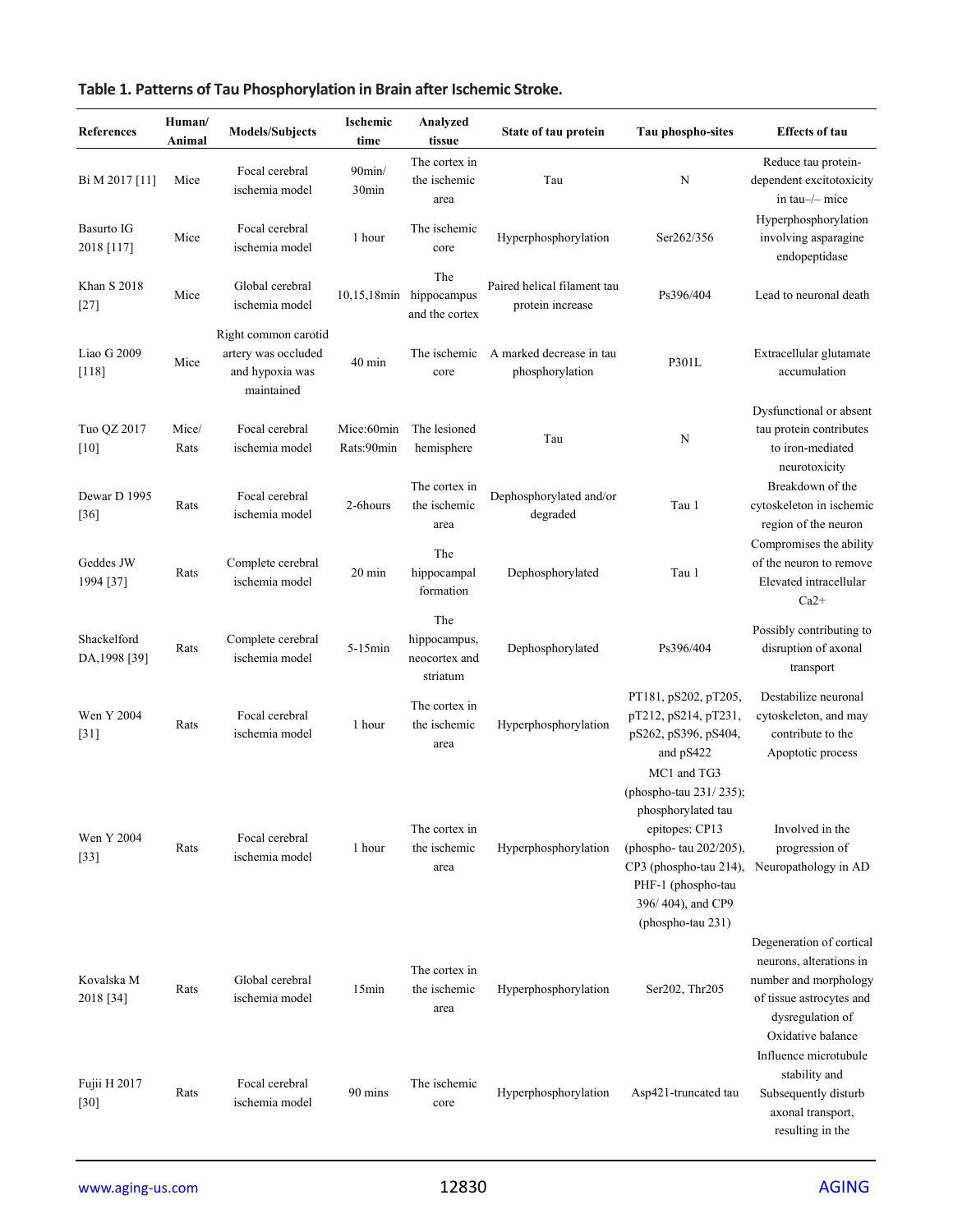| Wen Y 2007<br>$[29]$<br>Majd S 2016<br>$[38]$ | Rats<br>Rats   | Focal cerebral<br>ischemia model<br>Global cerebral<br>ischemia model | 1 hour<br>8 mins | The cortex in<br>the ischemic<br>area<br>Parietal<br>cortical and<br>subcortical<br>hippocampus | Hyperphosphorylation<br>and neurofibrillary tangle<br>(NFT) like conformations<br>Phosphorylation/<br>dephosphorylation | P-396/404<br>Ser(396) and Ser(262),<br>Ser(202)/Thr(205)<br>(AT8) | varicosities and other<br>axonal abnormalities<br>Involved in the<br>progression of<br>neuropathology in AD<br>Dephosphorylation of<br>AMPK followed the<br>same pattern as tau<br>dephosphorylation<br>during ischemia or |
|-----------------------------------------------|----------------|-----------------------------------------------------------------------|------------------|-------------------------------------------------------------------------------------------------|-------------------------------------------------------------------------------------------------------------------------|-------------------------------------------------------------------|----------------------------------------------------------------------------------------------------------------------------------------------------------------------------------------------------------------------------|
| Whitehead<br>SN, 2005 [28]                    | Rats           | Subcortical Lacunar<br>infarcts by striatal<br>endothelin injections  | N                | homogenates<br>Hippocampus                                                                      | Neurofibrillary tangles<br>and senile plaques to form                                                                   | Tau 2                                                             | reperfusion<br>Mediating neurotoxic<br>and neuroinflammatory                                                                                                                                                               |
| Morioka M<br>2006 [32]                        | Gerbils        | Global forebrain<br>ischemia model                                    | 5 mins           | Hippocampal<br>region                                                                           | Hyperphosphorylation                                                                                                    | Serine 199/202                                                    | Induced by MAP kinase,<br>CDK5, and GSK3, and<br>contributes to ischemic<br>neuronal injury                                                                                                                                |
| Gordon KW<br>2007 [8]                         | Gerbils        | Global forebrain<br>ischemia model                                    | 5 mins           | The cortex in<br>the ischemic<br>area                                                           | Hyperphosphorylation                                                                                                    | Tau 1                                                             | May caused by<br>oxidative stress                                                                                                                                                                                          |
| Mailliot C 2000<br>$[40]$                     | Dogs           | Cardiac arrest -induced<br>global cerebral<br>ischemia                | 10mins           | The ischemic<br>core                                                                            | Dephosphorylation,<br>differential and re-<br>phosphorylation                                                           | Ser262/356                                                        | Monitor neuronal<br>integrity after brain<br>ischemia                                                                                                                                                                      |
| <b>Burkhart KK</b><br>1998 [35]               | Rats/Hu<br>man | Complete cerebral<br>ischemia model<br>Neocortical brain slices       | 5mins/<br>30mins | the ischemic<br>area                                                                            | The cortex in Dephosphorylation and an<br>apparent recovery in<br>phosphorylated tau                                    | Tau 1                                                             | Dephosphorylated tau<br>may enhance<br>Microtubule stability                                                                                                                                                               |
| Uchihara T<br>2004 [127]                      | Human          | Ischemic stroke                                                       | N                | The cortex in<br>the ischemic<br>area                                                           | Hyperphosphorylation                                                                                                    | Ser101                                                            | Microglia tau protein<br>passes independent of<br>phosphorylation<br>modification                                                                                                                                          |
| <b>Kato T 1988</b><br>$[26]$                  | Human          | Ischemic stroke                                                       | N                | The cortex in<br>the ischemic<br>area                                                           | Neurofibrillary tangle<br>formation                                                                                     | Tau 1                                                             | These cases may<br>represent an initial stage<br>of senile changes                                                                                                                                                         |

(ICV-STZ) [42, 43], streptozotocin [44] and 1,2 diacetylbenzene (DAB) [45]. On the other hand, hyperphosphorylation of tau can be reduced by antioxidants, such as EUK 207 [46], EUK 189 [47] and exendin-4 (Ex-4) [42]. There is no unified opinion on the underlying mechanisms between oxidative stress and hyperphosphorylation of tau. Many studies have found that polyunsaturated lipids, thiobarbituric acid reactive substances (TBARS), and 4-hydroxynonenal (4-HNE) produced by peroxidation of intracellular lipids are notably increased, which may contribute to hyperphosphorylation of tau [42, 43]. More recently, tau hyperphosphorylation is proven to be directly stimulated by ROS, which is produced by DAB via the phosphorylation of activated glycogen synthase kinase-3β (GSK-3β) [45]. Moreover, high concentration of hyperphosphorylated tau has been shown to stimulate the production of ROS [48]. Therefore, oxidative stress

and tau hyperphosphorylation may be two key elements of a vicious circle after ischemic stroke.

#### **Tau and apoptosis**

Apoptosis is a dynamically programmed process of cell death, acting an essential actor in the neuronal damage after ischemic stroke [49]. Tau hyperproteolysis/ proteolysis and apoptosis are considered to be two independent pathological events after neuron damage, most researchers did not demonstrate the underlying relationship between them [50, 51]. However, one recent study has proven that the accumulation of CDK5 regulated tau phosphorylation might trigger neuronal apoptosis through impairing endoplasmic reticulumassociated degradation [52]. Researchers also found that tau phosphorylation could be inhibited by knocking down CDK5 (an upstream regulatory factor of tau),

formation of axonal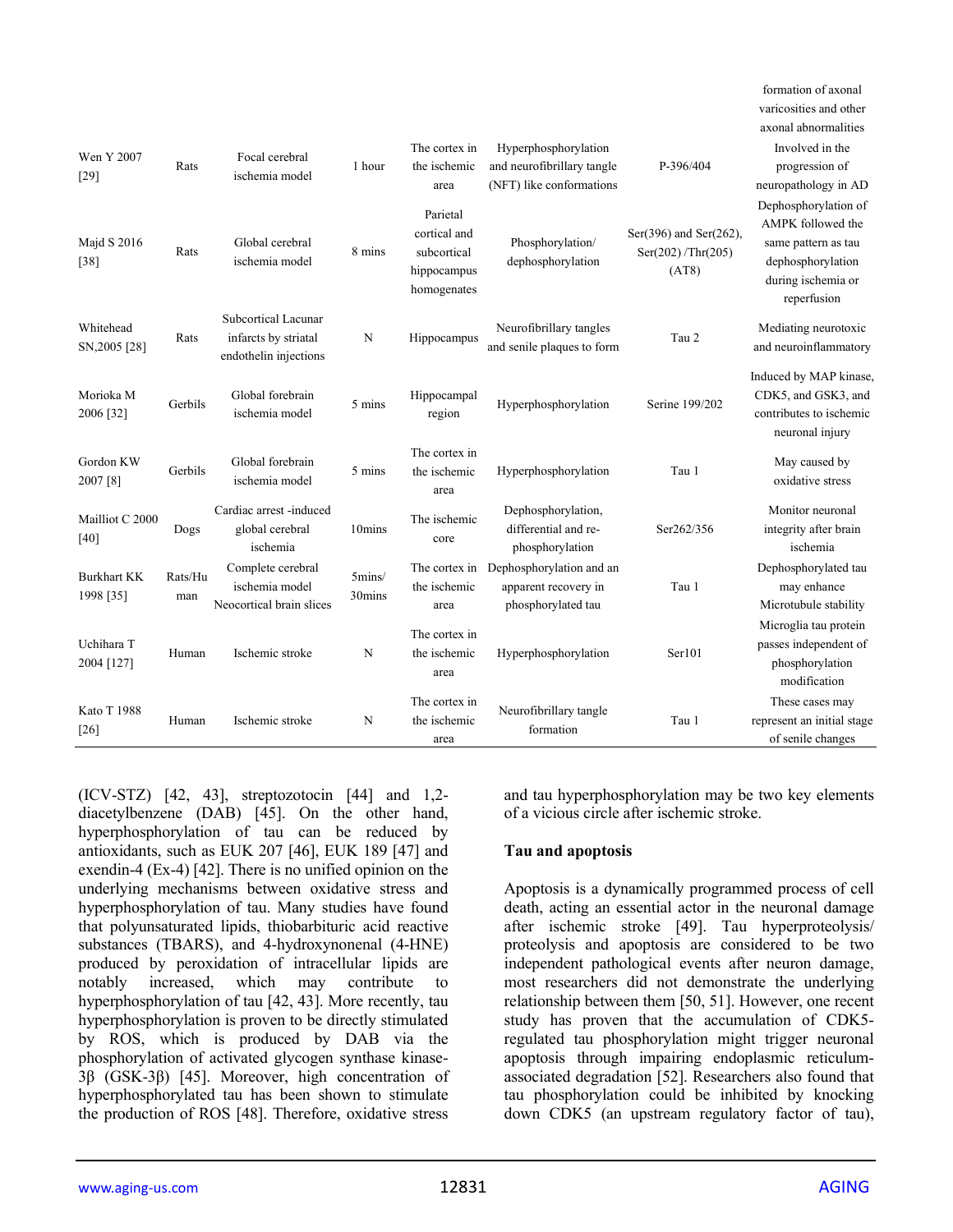which could protect neurons by mitigating endoplasmic reticulum stress from apoptosis [52].

#### **Tau and autophagy**

Autophagy is subtyped into constitutive macroautophagy which plays a major role in maintaining the appropriate levels of functional tau in neurons [53–55]. Autophagy has been indicated to be an important pathophysiological process in both hemorrhagic stroke and ischemic stroke [56, 57]. Previous studies have demonstrated that the decrease in tau is directly correlated with the increase in specific autophagy markers (such as LC3B-II) in the 3xTg-AD mouse model after transient hypoperfusion, indicating that autophagy may be a pathway of lowering dysfunctional tau level after hypoperfusion [58]. Another study has detected a significant decrease in the level of LC3B protein and a reduction in infarct volume in ischemic P301L-Tau mice [59]. The researchers considered it might be possible that the autophagy-mediated degradation is influenced by mutated tau with the increase levels of protein aggregates [59]. Furthermore, it has been demonstrated that regulators of autophagy can mediate tau expression in neurons overexpressing human mutant P301L-Tau [60]. In human tauopathies, p62 is the regulative protein of selective autophagy, and its immunoreactivity colocalizes with tau inclusions [61]. In mice and cells, autophagy activation can promote the clearance of assembled tau [62] and reduce the aggregation of seeded tau [63]. Many studies consider tau phosphorylation a consequence of seeded aggregation [64]. P62 and nuclear dot protein 52 (NDP52) are both autophagy cargo receptors, playing vital role in protecting against seeded tau aggregation in cells [60, 65]. So it is possible that autophagy, rather than the proteasome, restricts the aggregation of seeded tau [60].

# **Tau and excitotoxicity**

Excitotoxicity has been identified as one of the molecular mechanisms of ischemic stroke in many studies [66–68]. Many studies suggest that tau phosphorylation can be prevented by inhibition of calcium influx [69]. The increased activity of calciumdependent kinases or altered glutamate homeostasis can enhance tau phosphorylation [70, 71], meaning the glutamate-induced excitotoxicity can increase dysfunctional tau expression. On the other hand, several other studies find that tau also plays a critical role in eliciting excitotoxicity [72–77]. There is an increase in KCL-evoked glutamate release and a decrease in glutamate clearance in TauP301L mice [74]. The molecular mechanisms underlying tau-induced excitotoxicity remain elucidated. A latter study demonstrates tau facilitates excitotoxicity with a

mechanism that does not directly involve facilitation of calcium influx through kainic acid (KA) receptors [78]. However, another study suggests that the reduction of the pY18-tau formation or level can depress excitotoxicity by diminishing N-methyl-D-aspartic acid (NMDA) receptor-dependent calcium influx [79, 80]. Altogether, excitotoxicity and tau phosphorylation lead to a vicious circle in promoting cell death in ischemic brain.

#### **Tau protein and inflammation**

Inflammation of neural tissue, also called neuroinflammation, is considered the main cause of mortality in ischemia/reperfusion stroke [81]. Some previous studies have suggested that dysfunctional tau is closely related to inflammatory cascade. The inflammatory messengers can significantly affect the structure and function of tau [82–84]. The misfolded tau can represent a trigger for inflammatory cascade [82–84]. The exact roles of inflammatory processes on tau pathology or dysfunctional tau on inflammation still remain unequivocal. Some researchers generally consider inflammation an exacerbating factor [83], but another study also shows that acute inflammation may decrease the oligomeric tau levels by improving the ability of microglia [85]. The first direct evidence for the role of inflammation on tau pathology was demonstrated in a vitro study in 2003. This study showed that the inflammatory mediator, interleukin-1β (IL-1β), could promote tau phosphorylation via activating p38 mitogen-activated protein kinases (MAPK) [86]. In the same year, this role was confirmed in a vivo study with the 3xTg model [87]. The latter studies also showed that a series of bacterial or viral immune stressors and tumor necrosis factors could trigger an increase in tau phosphorylation [88–90]. So reducing tau levels or inhibiting inflammatory pathways could serve as a way to resist tauopathies [91]. In 2009, Kovac et al. found a novel toxic gain of function of misfolded tau, truncated tau. Truncated tau could induce significant decrease of trans-endothelial electrical resistance and increase of endothelial permeability of BBB. Further, researchers also found that truncated tau showed cytotoxic effects on astrocyte-microglia culture manifested by increased extracellular adenylate kinase levels. Blood-brain barrier damage induced by truncated tau was mediated through pro-inflammatory cytokine TNF-α and chemokine MCP-1 [23]. It is noteworthy that pro-inflammatory cytokine interferon-γ (IFNγ) has been reported to have opposing effects on the phosphorylation and dephosphorylation of tau [92]. The macrophages and microglia play a vital role in neuroinflammation. Tau oligomers can only be phagocytosed by both macrophages and microglia under physiological condition [85]. Microglial internalization has been indicated to be effective to both soluble and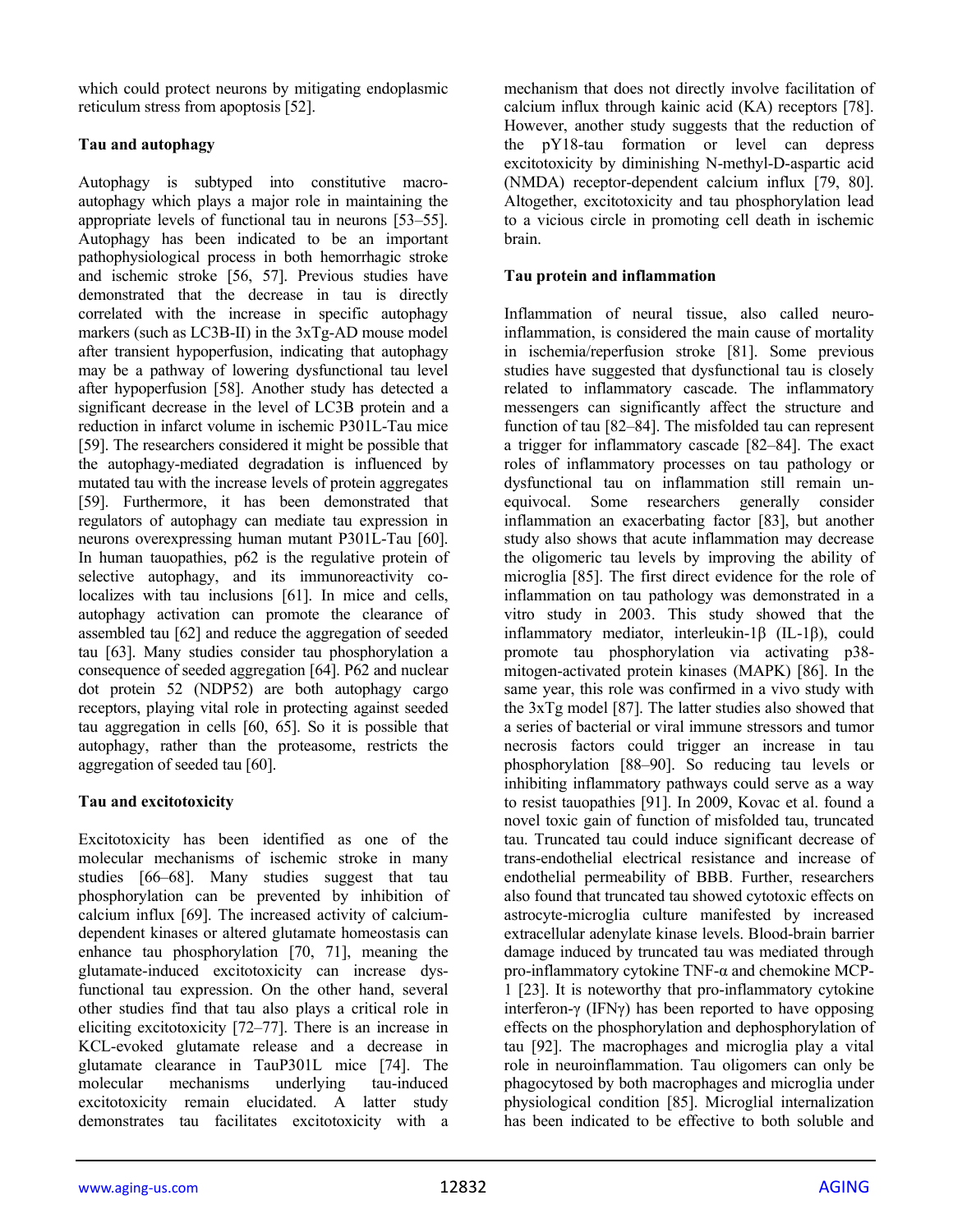aggregated human tau [93]. Overall, suppressing the inflammation in neural tissue may prove paradoxically effective in the development of tau pathology. Further studies are required to elucidate the molecular mechanism.

#### **Tau protein and angiogenesis**

Vascular endothelium refers to cells that line the entire circulatory system. It has a close relationship with thrombosis and thrombolysis. Dysfunctional endothelium plays a key role in the pathology of stroke by increasing the atherosclerotic plaques size and vulnerability [94]. Previous studies have suggested that endothelial cells can be damaged by tauopathy, such as hyperphosphorylation and insolubility, via decreasing microtubule assembly [95–98]. Measurement of cerebral perfusion in different studies indicate that tau pathology is related to reduced blood flow [99, 100]. Truncated tau has been proven to play an important role in regulating permeability of BBB by decreasing transendothelial electrical resistance (TEER) and increasing mannitol permeability [23]. In aged tau-overexpressing mice, tau pathological changes can impact the brain endothelial cell biological function by influencing the integrity of the brain's microvasculature [101]. Furthermore, researchers in this study also find the accumulation of pathological tau is related to the expression of hypoxiaand/or angiogenesis-related genes, such as Serpine1, Vegfa, Plau and Hmox1 [101]. However, the precise cellular signals of these changes and the specific interactions between tau and endothelial cells still remain further elucidated. Therefore, tau pathology may play an important role in the process of BBB disruption and neurogenesis by regulating activities of endothelial cells after ischemic stroke.

#### **Tau protein and mitochondrial dysfunction**

Neuronal cells are particularly sensitive to energy deficiencies. The function of mitochondria is to maintain the energy supply for cells. Mitochondrial dysfunction is one of the pivotal pathological processes in brain ischemia and reperfusion. Mitochondrial dysfunction then causes neurons necrosis, autophagy and apoptosis [102]. Disruption of mitochondrial dynamics (the balance between fission and fusion) is the core factor in mitochondrial dysfunction. Previous studies showed that dynamin-related protein 1 (DRP1), a kind of mitochondrial fission proteins, could interact with phosphorylated tau, leading to mitochondrial dysfunction [103, 104]. Meanwhile, reducing Drp1 levels could protect against mitochondrial dysfunction induced by hyperphosphorylated tau [105]. Additionally, a significant association between tau accumulation and mitochondrial translocation deficits was found both in the

mouse models and human brains [106]. The abnormal mitochondrial trafficking can be improved through reducing soluble tau levels [106]. In cell and animal studies, overexpressed tau can both destroy physiological function and distribution of mitochondria, which may cause ATP exhausting, oxidative stress and synaptic dysfunction [107–109]. In the mechanism studies, glycogen synthase kinase 3 (GSK3), axonal protein phosphatase 1 (PP1), and phosphorylated tau trapped kinesin motor protein complex JIP1 were considered to be involved in the pathological interaction [110, 111]. It is interesting to notice that tau phosphorylation can also be aggravated by ROS mimicking mitochondrial oxidative stress in neuronal cells [112]. Altogether, tau pathology can destroy the mitochondrial dynamics and function, while the dysfunctional mitochondria may indicate tau phosphorylation and aggregation.

#### **Tau protein and neurovascular unit damage**

The abnormal neuron-to-neuron connections and dysfunctional interactions among the different components in the neurovascular unit (NVU) might be the main reasons for functional deficits after ischemic stroke [113]. A study found that ischemia could induce neurovascular alterations, glial changes, and the loss of tight junctions in NVU, leading to the BBB breakdown [9]. By immunofluorescence assay, they also confirmed the Aβdeposits and dysfunctional tau existed with glial reactions and morphologically altered endothelia [9]. Therefore, tau may play an important role in the process of NVU damage after ischemic stroke. In the future, a focus on all components and investigation of intercellular signaling and signaling between cells and extracellular matrix is essential to clarify all the facts about ischemic stroke.

In summary, we have discussed the potential mechanisms of tau in ischemic stroke, including oxidative stress, apoptosis, autophagy, excitotoxicity, inflammation, endothelium and angiogenesis, and mitochondrial dysfunction. In addition, we also discussed the role of tau in NVU damage. Tau may stand at the intersection of multiple regulatory mechanisms for major pathological changes in ischemic stroke.

#### **Therapeutic researches**

From the above, it is clear that intervention in taumediated pathological changes could be considered as a clinically beneficial strategy in ischemic stroke. No such therapy related to tau-regulation have yet achieved regulatory approval for clinical application and further evidence is still required. However, there has been many studies achieved encouraging progress. They found the reduction in tau activities and levels might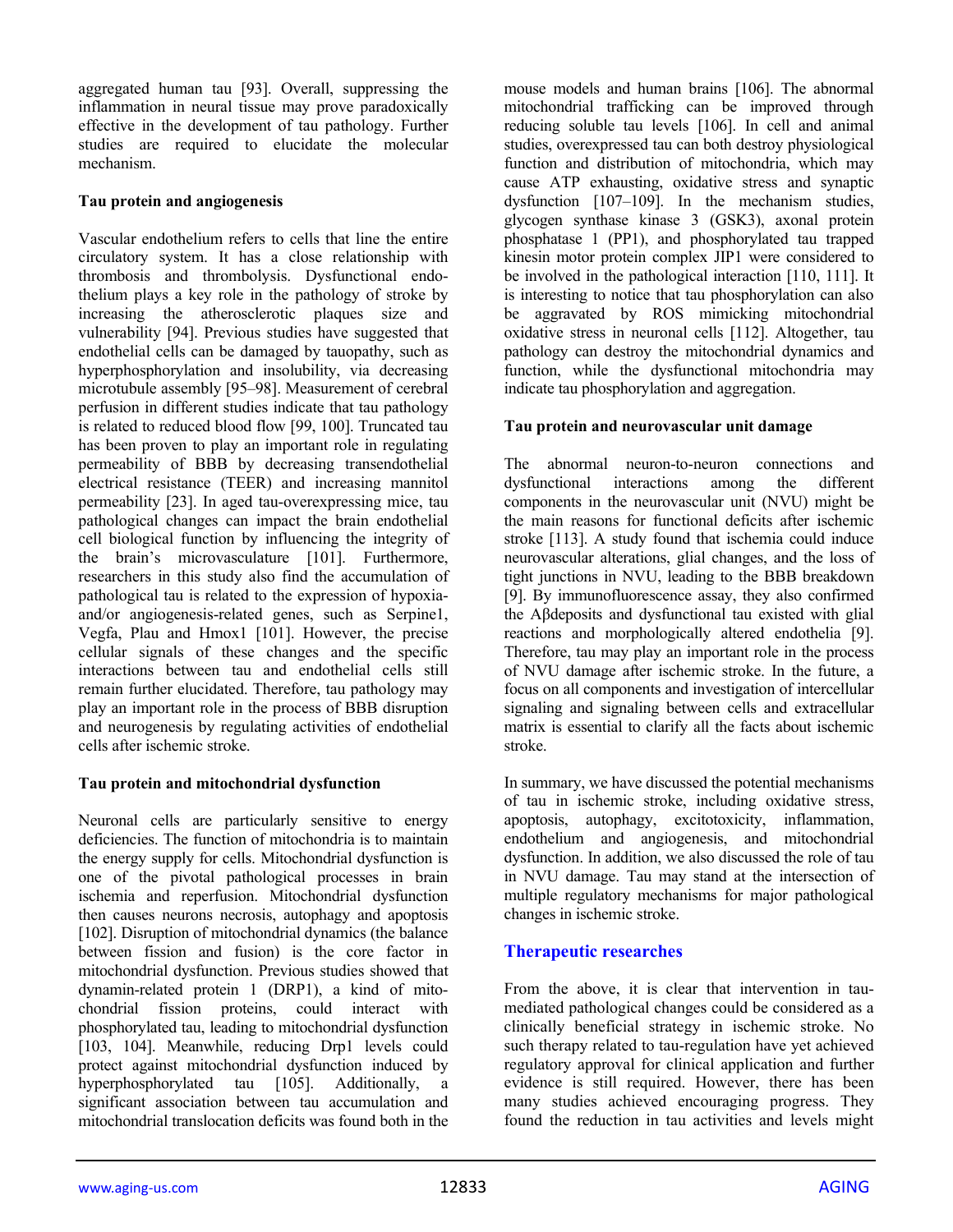have clinical benefits in stroke treatment. In this part, we will mainly discuss the findings in animal and clinical studies.

#### **Tau in animal studies**

In animal studies, tau hyperphosphorylation was found in rats after ischemic damage, and this was considered the consequence of the activation/ inactivation of a variety of phosphatases and kinases [31]. In addition, tau hyperphosphorylation could be caused by hypoxiadependent mechanism in vascular dysfunction models, such as the ischemic model [114]. Focal mild hypothermia is considered a protective factor on ischemia/reperfusion damage. It can significantly reduce the neurotoxicity by influencing the level of tau in rats [115]. In 2017, two important preclinical studies involving transient middle cerebral artery occlusion (MCAO) mouse models suggested novel roles for tau in acute ischemic injury, indicating that agents targeting tau and related proteins have the potential to reduce the severity of acute brain damage following stroke [10, 11]. Peng Lei and colleagues found no elevated brain iron or reperfusion injury in young (3-month-old) tau–/– mice after MCAO. While this protection was lost in older (12 month-old) tau–/– mice: the brain iron accumulated rapidly. However, the protective effects of tau knockout could be revived through normalizing the iron elevation during the reperfusion phase. They suggested the interaction between tau and iron might be pleiotropic modulators of ischemic stroke [10]. Ittner and coworkers found no up-regulation of the immediate-early genes Arc, Fos and Junb in tau–/– mice after MCAO damage. But the levels of their mRNA were higher in tau+/+ brains [11]. They also demonstrated several signaling pathways were differently activated between tau–/– mice and tau+/+ mice, mitogen-activated protein kinase (MAPK) pathway was the most notable one. Then, the inhibitor of excitotoxic RAS/ERK signaling in tau–/– mice, SynGAP1, was found significantly increased at the post-synapse in the investigation of the MAPK pathway. This study demonstrated that tau and SynGAP1 might be potential targets for acute ischemic stroke [11]. Some other studies also show that inhibitor 2 of protein phosphatase 2A (I2PP2A) can produce hyperphosphorylation of tau through inhibition of PP2A [116] in MCAO mouse model [117]. Increased level of glutamate transporter 1 in transgenic mouse model can reduce ischemic brain damage through reducing the accumulation of extracellular glutamate and the activation of subsequent calpain and caspase [118].

#### **Tau in clinical studies**

In clinical studies, an increase of the total tau level was found in human cerebrospinal fluid(CSF) after brain

injury, including ischemic stroke [119, 120]. Meanwhile, tau was found measurable in serum within 6 h after ischemic symptom onset [121]. The concentration might peak after 3–5 days [121], or later [122]. Moreover, there was no statistical correlation between tau serum levels and the severity of clinical deficit or disability as assessed by the Barthel index (BI). But the serum levels of tau were correlated with infarct volumes (from 7ml to 48ml) and functional outcomes after 90 days [121]. The results were consistent with other studies which indicated that the absence of tau in serum during the acute phase  $\left( \langle 24h \rangle \right)$ of ischemia could predict good clinical outcomes in 90 days after stroke [123]. Patients with detected tau in serum got more severe neurological deficits and worse functional outcomes when compared with patients without tau [124]. However, other researchers discovered tau protein levels were correlated with the scored neurological deficits (BI) from 48 h onward. They also found the serum tau levels had no significant correlation with stroke etiology as represented by the TOAST-criteria [125]. A recent prospective study proved that tau levels were closely related to not only stroke severity as assessed by NIHSS, but also longterm outcomes both in plasma and CSF [126]. Notably, the study of autopsied brains from patients with cerebral infarction found that an increase of tau immunoreactivity and deposition of tau in ischemic area, but tau deposits were not organized into fibrils or more solid inclusions indicating that tau epitope was secondary to ischemic damage [127, 128]. Nevertheless, tau can be detected in the serum of approximately 40% of stroke patients [121, 122]. Present studies have not proven why tau could not be detected in the blood of all stroke patients. Some researchers think tau may occur in blood due to the disruption of BBB. Some factors like MMP9 may play a key role in the release of tau into circulation [122].

At present, researchers have found several methods to reduce the tau aggregation or tau levels. Methylene blue was considered a tau aggregation blocker. It could induce autophagy and attenuate tauopathy in vitro and in vivo [129], to block tau aggregation in C. elegans [130], although its exact mechanism of action is still not understood. The AMPK-related kinase Nuak1 has been identified as a regulator of tau levels. Inhibition of Nuak1 in fruit flies suppressed tau-dependent neurodegeneration [131]. Moreover, several approaches have targeted the putative enzymes that are responsible for tau changes, such as ERK inhibitor [132], JNK inhibitor [133], GSK3β [134]. However, these methods have not been used clinically for ischemic stroke. Further studies need to explore the application of taubased therapeutic strategies, especially in acute phase of ischemic stroke.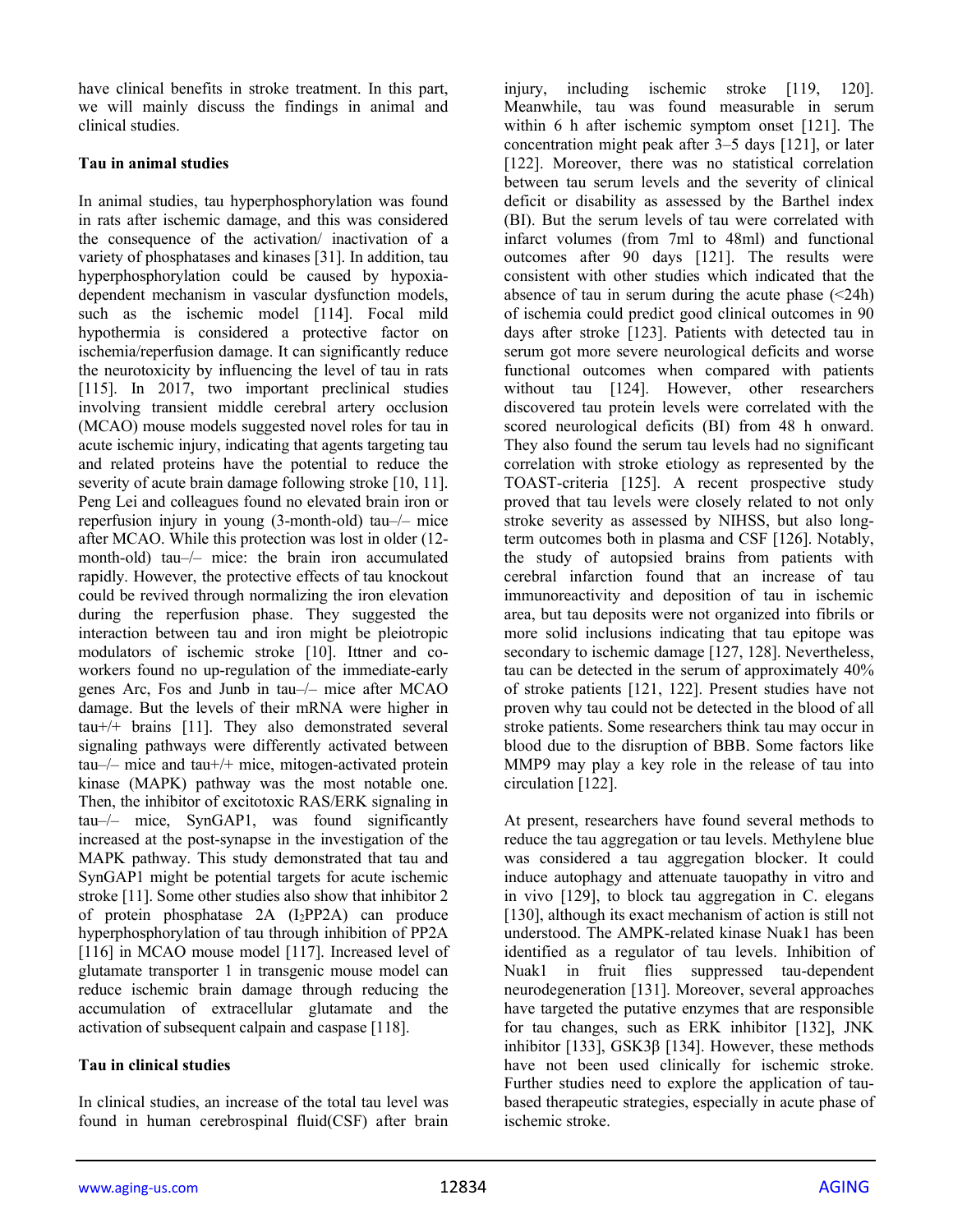#### **CONCLUSIONS AND PERSPECTIVES**

This review is committed to describe the pathological roles of tau following cerebral ischemia. Tau is a protein that plays a vital role not only in microtubule assembly and stabilization, but also in pathophysiology of ischemic stroke. Initially, we provided a general aspects of tau protein, including descriptions of its structure, physiological functions and pathological functions. Then, we introduce different pathological states of tau protein under ischemic condition. The pathological changes (such as oxidative stress, autophagy, excitotoxicity, inflammation, endothelium and angiogenesis, and mitochondrial dysfunction) of tau protein determine its potential regulatory mechanisms in ischemic stroke. Phosphorylation is the main pathological change of tau in ischemic stroke. Therefore, controlling tau phosphorylation may induce more protective effects under ischemic stimuli. As some experimental results are from mouse model with FTDP-17 mutations, there might be differences between mouse model with FTDP-17 mutations and those with ischemic injury in pathogenetic mechanisms leading to degeneration. Some studies proved that the regional redistribution of tau from the neuropil to neuronal perikarya in their stroke model was thought to share similarity with that occurring in Alzheimer's disease [30]. But the results of molecular changes in FTDP-17 mutations mouse might different in mouse with stroke. Therefore, more researches still need to explore molecular mechanisms in mouse with ischemic injury. Lastly, we discuss about the therapeutic researches on the treatment of stroke with tau protein. The animal studies indicate a role for tau protein in acute ischemic brain damage, suggesting that agents targeting tau and related proteins have the great potential to reduce the severity of brain damage following acute ischemic stroke. The clinical studies show that the level of serum/plasma or CSF tau is related to the stroke severity of clinical deficit and long-term outcomes. The underlying mechanisms of pathological tau-induced side effects during and after ischemia/reperfusion process are complex. There are insufficient clinical studies focused on link between tau protein and ischemic stroke. However, we still believe that revealing the molecular mechanisms of tau in cerebral ischemia and regulating the tau phosphorylation may be conductive to developing a potential novel target for the ischemic stroke therapy.

#### **ACKNOWLEDGMENTS**

We thank Dr. Zhang for helping with the preparation of the Figures in this manuscript.

# **CONFLICTS OF INTEREST**

The authors declare that they have no competing interests.

#### **FUNDING**

This work was supported by Important Weak Subject Construction Project of Pudong Health and Family Planning Commission of Shanghai (Grant No. PWZbr2017-06).

#### **REFERENCES**

- 1. Wang H, Naghavi M, Allen C, Barber RM, Bhutta ZA, Carter A, Casey DC, Charlson FJ, Chen AZ, Coates MM, Coggeshall M, Dandona L, Dicker DJ, et al, and GBD 2015 Mortality and Causes of Death Collaborators. Global, regional, and national life expectancy, all-cause mortality, and cause-specific mortality for 249 causes of death, 1980-2015: a systematic analysis for the Global Burden of Disease Study 2015. Lancet. 2016; 388:1459–544. [https://doi.org/10.1016/S0140-](https://doi.org/10.1016/S0140-6736(16)31012-1) [6736\(16\)31012-1](https://doi.org/10.1016/S0140-6736(16)31012-1) PMID[:27733281](https://www.ncbi.nlm.nih.gov/entrez/query.fcgi?cmd=Retrieve&db=PubMed&list_uids=27733281&dopt=Abstract)
- 2. Shobha N, Buchan AM, Hill MD, and Canadian Alteplase for Stroke Effectiveness Study (CASES). Thrombolysis at 3-4.5 hours after acute ischemic stroke onset--evidence from the Canadian Alteplase for Stroke Effectiveness Study (CASES) registry. Cerebrovasc Dis. 2011; 31:223–28. <https://doi.org/10.1159/000321893> PMID[:21178345](https://www.ncbi.nlm.nih.gov/entrez/query.fcgi?cmd=Retrieve&db=PubMed&list_uids=21178345&dopt=Abstract)
- 3. De Meyer SF, Stoll G, Wagner DD, Kleinschnitz C. von Willebrand factor: an emerging target in stroke therapy. Stroke. 2012; 43:599–606. <https://doi.org/10.1161/STROKEAHA.111.628867> PMID[:22180250](https://www.ncbi.nlm.nih.gov/entrez/query.fcgi?cmd=Retrieve&db=PubMed&list_uids=22180250&dopt=Abstract)
- 4. Goedert M, Spillantini MG, Potier MC, Ulrich J, Crowther RA. Cloning and sequencing of the cDNA encoding an isoform of microtubule-associated protein tau containing four tandem repeats: differential expression of tau protein mRNAs in human brain. EMBO J. 1989; 8:393–99.

<https://doi.org/10.1002/j.1460-2075.1989.tb03390.x> PMID[:2498079](https://www.ncbi.nlm.nih.gov/entrez/query.fcgi?cmd=Retrieve&db=PubMed&list_uids=2498079&dopt=Abstract)

- 5. Gao YL, Wang N, Sun FR, Cao XP, Zhang W, Yu JT. Tau in neurodegenerative disease. Ann Transl Med. 2018; 6:175. <https://doi.org/10.21037/atm.2018.04.23> PMID[:29951497](https://www.ncbi.nlm.nih.gov/entrez/query.fcgi?cmd=Retrieve&db=PubMed&list_uids=29951497&dopt=Abstract)
- 6. Goedert M, Eisenberg DS, Crowther RA. Propagation of Tau Aggregates and Neurodegeneration. Annu Rev Neurosci. 2017; 40:189–210. [https://doi.org/10.1146/annurev-neuro-072116-](https://doi.org/10.1146/annurev-neuro-072116-031153) [031153](https://doi.org/10.1146/annurev-neuro-072116-031153) PMI[D:28772101](https://www.ncbi.nlm.nih.gov/entrez/query.fcgi?cmd=Retrieve&db=PubMed&list_uids=28772101&dopt=Abstract)
- 7. Goedert M, Jakes R, Spillantini MG. The Synucleinopathies: Twenty Years On. J Parkinsons Dis. 2017; 7:S51–69. <https://doi.org/10.3233/JPD-179005> PMID[:28282814](https://www.ncbi.nlm.nih.gov/entrez/query.fcgi?cmd=Retrieve&db=PubMed&list_uids=28282814&dopt=Abstract)
- 8. Gordon-Krajcer W, Kozniewska E, Lazarewicz JW,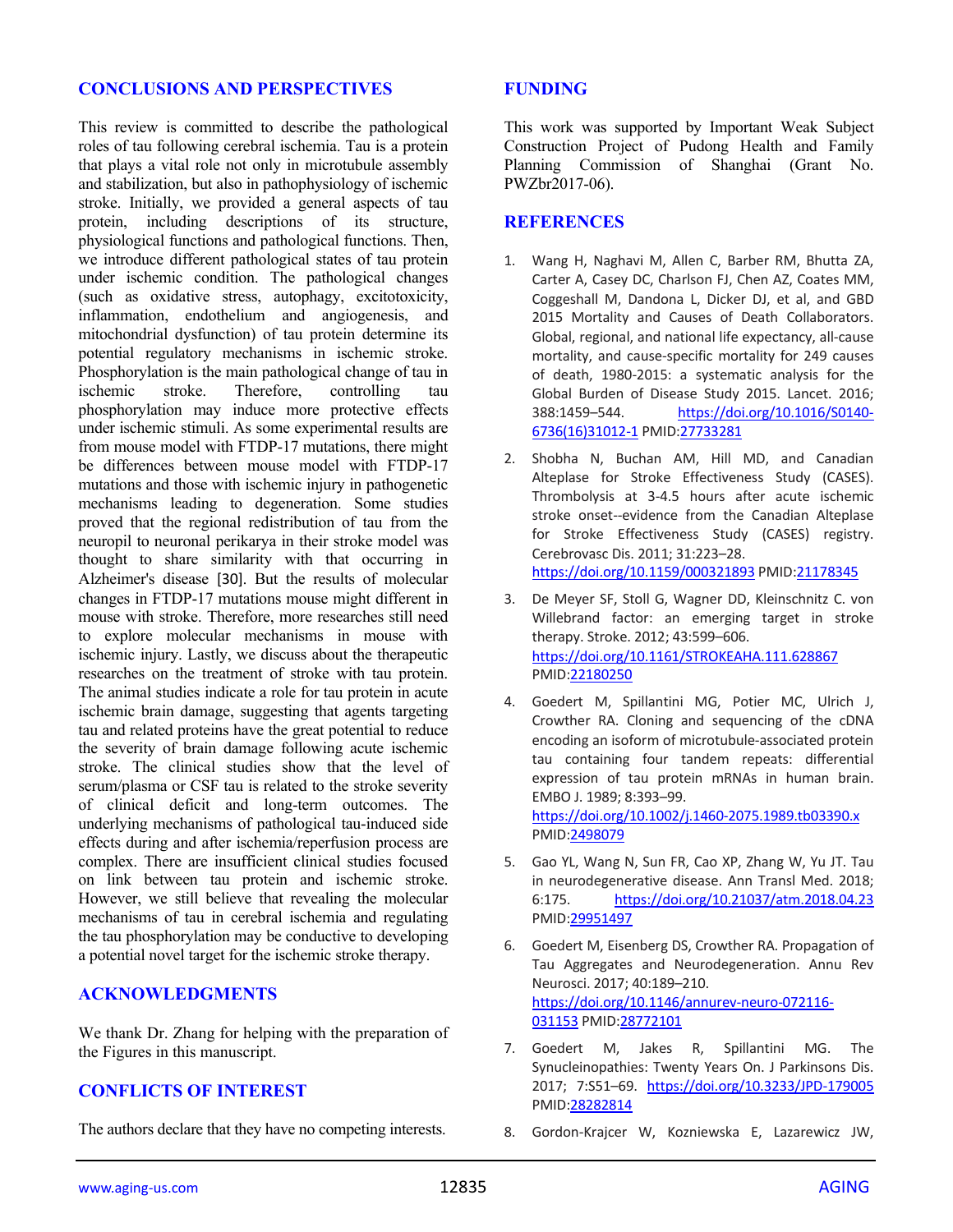Ksiezak-Reding H. Differential changes in phosphorylation of tau at PHF-1 and 12E8 epitopes during brain ischemia and reperfusion in gerbils. Neurochem Res. 2007; 32:729–37. <https://doi.org/10.1007/s11064-006-9199-3> PMID[:17191139](https://www.ncbi.nlm.nih.gov/entrez/query.fcgi?cmd=Retrieve&db=PubMed&list_uids=17191139&dopt=Abstract)

- 9. Michalski D, Hofmann S, Pitsch R, Grosche J, Härtig W. Neurovascular Specifications in the Alzheimer-Like Brain of Mice Affected by Focal Cerebral Ischemia: Implications for Future Therapies. J Alzheimers Dis. 2017; 59:655–74. <https://doi.org/10.3233/JAD-170185> PMID[:28671120](https://www.ncbi.nlm.nih.gov/entrez/query.fcgi?cmd=Retrieve&db=PubMed&list_uids=28671120&dopt=Abstract)
- 10. Tuo QZ, Lei P, Jackman KA, Li XL, Xiong H, Li XL, Liuyang ZY, Roisman L, Zhang ST, Ayton S, Wang Q, Crouch PJ, Ganio K, et al. Tau-mediated iron export prevents ferroptotic damage after ischemic stroke. Mol Psychiatry. 2017; 22:1520–30. <https://doi.org/10.1038/mp.2017.171> PMID[:28886009](https://www.ncbi.nlm.nih.gov/entrez/query.fcgi?cmd=Retrieve&db=PubMed&list_uids=28886009&dopt=Abstract)
- 11. Bi M, Gladbach A, van Eersel J, Ittner A, Przybyla M, van Hummel A, Chua SW, van der Hoven J, Lee WS, Müller J, Parmar J, Jonquieres GV, Stefen H, et al. Tau exacerbates excitotoxic brain damage in an animal model of stroke. Nat Commun. 2017; 8:473. <https://doi.org/10.1038/s41467-017-00618-0> PMID[:28883427](https://www.ncbi.nlm.nih.gov/entrez/query.fcgi?cmd=Retrieve&db=PubMed&list_uids=28883427&dopt=Abstract)
- 12. Weingarten MD, Lockwood AH, Hwo SY, Kirschner MW. A protein factor essential for microtubule assembly. Proc Natl Acad Sci USA. 1975; 72:1858–62. <https://doi.org/10.1073/pnas.72.5.1858> PMID[:1057175](https://www.ncbi.nlm.nih.gov/entrez/query.fcgi?cmd=Retrieve&db=PubMed&list_uids=1057175&dopt=Abstract)
- 13. Trojanowski JQ, Schuck T, Schmidt ML, Lee VM. Distribution of tau proteins in the normal human central and peripheral nervous system. J Histochem Cytochem. 1989; 37:209–15. <https://doi.org/10.1177/37.2.2492045> PMID[:2492045](https://www.ncbi.nlm.nih.gov/entrez/query.fcgi?cmd=Retrieve&db=PubMed&list_uids=2492045&dopt=Abstract)
- 14. Tashiro K, Hasegawa M, Ihara Y, Iwatsubo T. Somatodendritic localization of phosphorylated tau in neonatal and adult rat cerebral cortex. Neuroreport. 1997; 8:2797–801. [https://doi.org/10.1097/00001756-](https://doi.org/10.1097/00001756-199708180-00029) [199708180-00029](https://doi.org/10.1097/00001756-199708180-00029) PMI[D:9295120](https://www.ncbi.nlm.nih.gov/entrez/query.fcgi?cmd=Retrieve&db=PubMed&list_uids=9295120&dopt=Abstract)
- 15. Gu Y, Oyama F, Ihara Y. Tau is widely expressed in rat tissues. J Neurochem. 1996; 67:1235–44. <https://doi.org/10.1046/j.1471-4159.1996.67031235.x> PMID[:8752131](https://www.ncbi.nlm.nih.gov/entrez/query.fcgi?cmd=Retrieve&db=PubMed&list_uids=8752131&dopt=Abstract)
- 16. Morris M, Maeda S, Vossel K, Mucke L. The many faces of tau. Neuron. 2011; 70:410–26. <https://doi.org/10.1016/j.neuron.2011.04.009> PMID[:21555069](https://www.ncbi.nlm.nih.gov/entrez/query.fcgi?cmd=Retrieve&db=PubMed&list_uids=21555069&dopt=Abstract)
- 17. Lee VM, Goedert M, Trojanowski JQ. Neurodegenerative tauopathies. Annu Rev Neurosci. 2001; 24:1121–59.

<https://doi.org/10.1146/annurev.neuro.24.1.1121> PMID[:11520930](https://www.ncbi.nlm.nih.gov/entrez/query.fcgi?cmd=Retrieve&db=PubMed&list_uids=11520930&dopt=Abstract)

- 18. Hong XP, Peng CX, Wei W, Tian Q, Liu YH, Yao XQ, Zhang Y, Cao FY, Wang Q, Wang JZ. Essential role of tau phosphorylation in adult hippocampal neurogenesis. Hippocampus. 2010; 20:1339–49. <https://doi.org/10.1002/hipo.20712> PMID[:19816983](https://www.ncbi.nlm.nih.gov/entrez/query.fcgi?cmd=Retrieve&db=PubMed&list_uids=19816983&dopt=Abstract)
- 19. Dixit R, Ross JL, Goldman YE, Holzbaur EL. Differential regulation of dynein and kinesin motor proteins by tau. Science. 2008; 319:1086–89. <https://doi.org/10.1126/science.1152993> PMID[:18202255](https://www.ncbi.nlm.nih.gov/entrez/query.fcgi?cmd=Retrieve&db=PubMed&list_uids=18202255&dopt=Abstract)
- 20. Violet M, Delattre L, Tardivel M, Sultan A, Chauderlier A, Caillierez R, Talahari S, Nesslany F, Lefebvre B, Bonnefoy E, Buée L, Galas MC. A major role for Tau in neuronal DNA and RNA protection in vivo under physiological and hyperthermic conditions. Front Cell Neurosci. 2014; 8:84.

<https://doi.org/10.3389/fncel.2014.00084> PMID[:24672431](https://www.ncbi.nlm.nih.gov/entrez/query.fcgi?cmd=Retrieve&db=PubMed&list_uids=24672431&dopt=Abstract)

- 21. Gheyara AL, Ponnusamy R, Djukic B, Craft RJ, Ho K, Guo W, Finucane MM, Sanchez PE, Mucke L. Tau reduction prevents disease in a mouse model of Dravet syndrome. Ann Neurol. 2014; 76:443–56. <https://doi.org/10.1002/ana.24230> PMID[:25042160](https://www.ncbi.nlm.nih.gov/entrez/query.fcgi?cmd=Retrieve&db=PubMed&list_uids=25042160&dopt=Abstract)
- 22. Arnold CS, Johnson GV, Cole RN, Dong DL, Lee M, Hart GW. The microtubule-associated protein tau is extensively modified with O-linked Nacetylglucosamine. J Biol Chem. 1996; 271:28741–44. <https://doi.org/10.1074/jbc.271.46.28741> PMID[:8910513](https://www.ncbi.nlm.nih.gov/entrez/query.fcgi?cmd=Retrieve&db=PubMed&list_uids=8910513&dopt=Abstract)
- 23. Kovac A, Zilkova M, Deli MA, Zilka N, Novak M. Human truncated tau is using a different mechanism from amyloid-beta to damage the blood-brain barrier. J Alzheimers Dis. 2009; 18:897–906. <https://doi.org/10.3233/JAD-2009-1197> PMID[:19749439](https://www.ncbi.nlm.nih.gov/entrez/query.fcgi?cmd=Retrieve&db=PubMed&list_uids=19749439&dopt=Abstract)
- 24. Pluta R, Jabłoński M, Ułamek-Kozioł M, Kocki J, Brzozowska J, Januszewski S, Furmaga-Jabłońska W, Bogucka-Kocka A, Maciejewski R, Czuczwar SJ. Sporadic Alzheimer's disease begins as episodes of brain ischemia and ischemically dysregulated Alzheimer's disease genes. Mol Neurobiol. 2013; 48:500–15. <https://doi.org/10.1007/s12035-013-8439-1> PMID[:23519520](https://www.ncbi.nlm.nih.gov/entrez/query.fcgi?cmd=Retrieve&db=PubMed&list_uids=23519520&dopt=Abstract)
- 25. Pluta R, Bogucka-Kocka A, Ułamek-Kozioł M, Bogucki J, Januszewski S, Kocki J, Czuczwar SJ. Ischemic tau protein gene induction as an additional key factor driving development of Alzheimer's phenotype changes in CA1 area of hippocampus in an ischemic model of Alzheimer's disease. Pharmacol Rep. 2018; 70:881–84.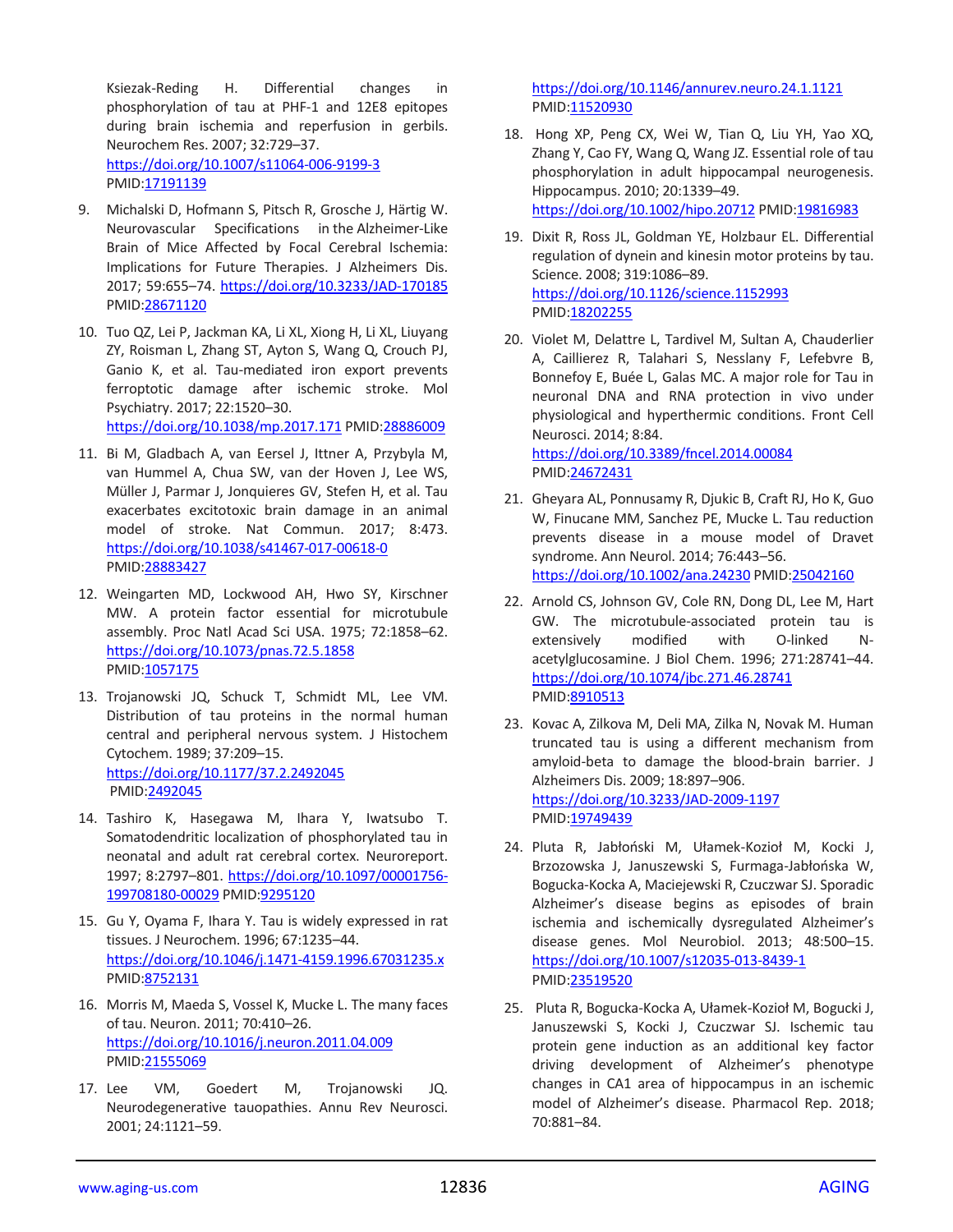<https://doi.org/10.1016/j.pharep.2018.03.004> PMID[:30096486](https://www.ncbi.nlm.nih.gov/entrez/query.fcgi?cmd=Retrieve&db=PubMed&list_uids=30096486&dopt=Abstract)

- 26. Kato T, Hirano A, Katagiri T, Sasaki H, Yamada S. Neurofibrillary tangle formation in the nucleus basalis of Meynert ipsilateral to a massive cerebral infarct. Ann Neurol. 1988; 23:620–23. <https://doi.org/10.1002/ana.410230617> PMID[:3408244](https://www.ncbi.nlm.nih.gov/entrez/query.fcgi?cmd=Retrieve&db=PubMed&list_uids=3408244&dopt=Abstract)
- 27. Khan S, Yuldasheva NY, Batten TF, Pickles AR, Kellett KA, Saha S. Tau pathology and neurochemical changes associated with memory dysfunction in an optimised murine model of global cerebral ischaemia - A potential model for vascular dementia? Neurochem Int. 2018; 118:134–44. <https://doi.org/10.1016/j.neuint.2018.04.004> PMID[:29649504](https://www.ncbi.nlm.nih.gov/entrez/query.fcgi?cmd=Retrieve&db=PubMed&list_uids=29649504&dopt=Abstract)
- 28. Whitehead SN, Hachinski VC, Cechetto DF. Interaction between a rat model of cerebral ischemia and betaamyloid toxicity: inflammatory responses. Stroke. 2005; 36:107–12. <https://doi.org/10.1161/01.STR.0000149627.30763.f9> PMID[:15591213](https://www.ncbi.nlm.nih.gov/entrez/query.fcgi?cmd=Retrieve&db=PubMed&list_uids=15591213&dopt=Abstract)
- 29. Wen Y, Yang SH, Liu R, Perez EJ, Brun-Zinkernagel AM, Koulen P, Simpkins JW. Cdk5 is involved in NFT-like tauopathy induced by transient cerebral ischemia in female rats. Biochim Biophys Acta. 2007; 1772:473–83. <https://doi.org/10.1016/j.bbadis.2006.10.011> PMID[:17113760](https://www.ncbi.nlm.nih.gov/entrez/query.fcgi?cmd=Retrieve&db=PubMed&list_uids=17113760&dopt=Abstract)
- 30. Fujii H, Takahashi T, Mukai T, Tanaka S, Hosomi N, Maruyama H, Sakai N, Matsumoto M. Modifications of tau protein after cerebral ischemia and reperfusion in rats are similar to those occurring in Alzheimer's disease - Hyperphosphorylation and cleavage of 4- and 3-repeat tau. J Cereb Blood Flow Metab. 2017; 37:2441–57.

<https://doi.org/10.1177/0271678X16668889> PMID[:27629097](https://www.ncbi.nlm.nih.gov/entrez/query.fcgi?cmd=Retrieve&db=PubMed&list_uids=27629097&dopt=Abstract)

- 31. Wen Y, Yang S, Liu R, Simpkins JW. Transient cerebral ischemia induces site-specific hyperphosphorylation of tau protein. Brain Res. 2004; 1022:30–38. <https://doi.org/10.1016/j.brainres.2004.05.106> PMID[:15353210](https://www.ncbi.nlm.nih.gov/entrez/query.fcgi?cmd=Retrieve&db=PubMed&list_uids=15353210&dopt=Abstract)
- 32. Morioka M, Kawano T, Yano S, Kai Y, Tsuiki H, Yoshinaga Y, Matsumoto J, Maeda T, Hamada J, Yamamoto H, Fukunaga K, Kuratsu J. Hyperphosphorylation at serine 199/202 of tau factor in the gerbil hippocampus after transient forebrain ischemia. Biochem Biophys Res Commun. 2006; 347:273–78. <https://doi.org/10.1016/j.bbrc.2006.06.096>

PMID[:16815303](https://www.ncbi.nlm.nih.gov/entrez/query.fcgi?cmd=Retrieve&db=PubMed&list_uids=16815303&dopt=Abstract)

33. Wen Y, Yang S, Liu R, Brun-Zinkernagel AM, Koulen P,

Simpkins JW. Transient cerebral ischemia induces aberrant neuronal cell cycle re-entry and Alzheimer's disease-like tauopathy in female rats. J Biol Chem. 2004; 279:22684–92.

<https://doi.org/10.1074/jbc.M311768200> PMID[:14982935](https://www.ncbi.nlm.nih.gov/entrez/query.fcgi?cmd=Retrieve&db=PubMed&list_uids=14982935&dopt=Abstract)

- 34. Kovalska M, Tothova B, Kovalska L, Tatarkova Z, Kalenska D, Tomascova A, Adamkov M, Lehotsky J. Association of Induced Hyperhomocysteinemia with Alzheimer's Disease-Like Neurodegeneration in Rat Cortical Neurons After Global Ischemia-Reperfusion Injury. Neurochem Res. 2018; 43:1766–78. <https://doi.org/10.1007/s11064-018-2592-x> PMID[:30003389](https://www.ncbi.nlm.nih.gov/entrez/query.fcgi?cmd=Retrieve&db=PubMed&list_uids=30003389&dopt=Abstract)
- 35. Burkhart KK, Beard DC, Lehman RA, Billingsley ML. Alterations in tau phosphorylation in rat and human neocortical brain slices following hypoxia and glucose deprivation. Exp Neurol. 1998; 154:464–72. <https://doi.org/10.1006/exnr.1998.6899> PMID[:9878182](https://www.ncbi.nlm.nih.gov/entrez/query.fcgi?cmd=Retrieve&db=PubMed&list_uids=9878182&dopt=Abstract)
- 36. Dewar D, Dawson D. Tau protein is altered by focal cerebral ischaemia in the rat: an immunohistochemical and immunoblotting study. Brain Res. 1995; 684:70– 78. [https://doi.org/10.1016/0006-8993\(95\)00417-O](https://doi.org/10.1016/0006-8993(95)00417-O) PMID[:7583206](https://www.ncbi.nlm.nih.gov/entrez/query.fcgi?cmd=Retrieve&db=PubMed&list_uids=7583206&dopt=Abstract)
- 37. Geddes JW, Schwab C, Craddock S, Wilson JL, Pettigrew LC. Alterations in tau immunostaining in the rat hippocampus following transient cerebral ischemia. J Cereb Blood Flow Metab. 1994; 14:554–64. <https://doi.org/10.1038/jcbfm.1994.69> PMID[:7516935](https://www.ncbi.nlm.nih.gov/entrez/query.fcgi?cmd=Retrieve&db=PubMed&list_uids=7516935&dopt=Abstract)
- 38. Majd S, Power JH, Koblar SA, Grantham HJ. Early glycogen synthase kinase-3β and protein phosphatase 2A independent tau dephosphorylation during global brain ischaemia and reperfusion following cardiac arrest and the role of the adenosine monophosphate kinase pathway. Eur J Neurosci. 2016; 44:1987–97. <https://doi.org/10.1111/ejn.13277> PMID[:27177932](https://www.ncbi.nlm.nih.gov/entrez/query.fcgi?cmd=Retrieve&db=PubMed&list_uids=27177932&dopt=Abstract)
- 39. Shackelford DA, Yeh RY. Dephosphorylation of tau during transient forebrain ischemia in the rat. Mol Chem Neuropathol. 1998; 34:103–20. <https://doi.org/10.1007/BF02815073> PMID[:10327411](https://www.ncbi.nlm.nih.gov/entrez/query.fcgi?cmd=Retrieve&db=PubMed&list_uids=10327411&dopt=Abstract)
- 40. Mailliot C, Podevin-Dimster V, Rosenthal RE, Sergeant N, Delacourte A, Fiskum G, Buée L. Rapid tau protein dephosphorylation and differential rephosphorylation during cardiac arrest-induced cerebral ischemia and reperfusion. J Cereb Blood Flow Metab. 2000; 20:543– 49. [https://doi.org/10.1097/00004647-200003000-](https://doi.org/10.1097/00004647-200003000-00013) [00013](https://doi.org/10.1097/00004647-200003000-00013) PMID[:10724119](https://www.ncbi.nlm.nih.gov/entrez/query.fcgi?cmd=Retrieve&db=PubMed&list_uids=10724119&dopt=Abstract)
- 41. Goedert M. Tau filaments in neurodegenerative diseases. FEBS Lett. 2018; 592:2383–91. <https://doi.org/10.1002/1873-3468.13108> PMID[:29790176](https://www.ncbi.nlm.nih.gov/entrez/query.fcgi?cmd=Retrieve&db=PubMed&list_uids=29790176&dopt=Abstract)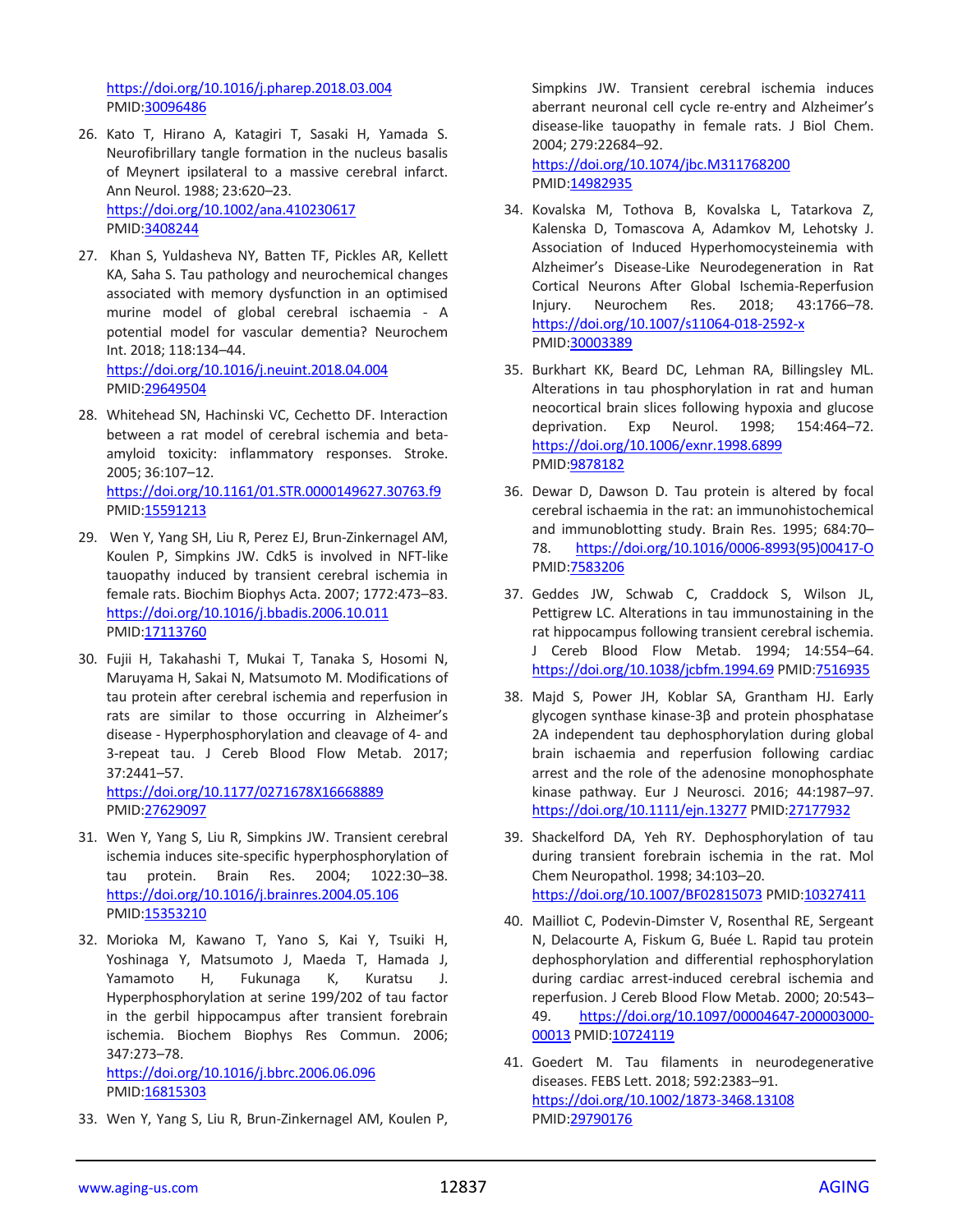- 42. Chen S, Liu AR, An FM, Yao WB, Gao XD. Amelioration of neurodegenerative changes in cellular and rat models of diabetes-related Alzheimer's disease by exendin-4. Age (Dordr). 2012; 34:1211–24. <https://doi.org/10.1007/s11357-011-9303-8> PMID[:21901364](https://www.ncbi.nlm.nih.gov/entrez/query.fcgi?cmd=Retrieve&db=PubMed&list_uids=21901364&dopt=Abstract)
- 43. Zhou S, Yu G, Chi L, Zhu J, Zhang W, Zhang Y, Zhang L. Neuroprotective effects of edaravone on cognitive deficit, oxidative stress and tau hyperphosphorylation induced by intracerebroventricular streptozotocin in rats. Neurotoxicology. 2013; 38:136–45. <https://doi.org/10.1016/j.neuro.2013.07.007> PMID[:23932983](https://www.ncbi.nlm.nih.gov/entrez/query.fcgi?cmd=Retrieve&db=PubMed&list_uids=23932983&dopt=Abstract)
- 44. Correia SC, Santos RX, Santos MS, Casadesus G, Lamanna JC, Perry G, Smith MA, Moreira PI. Mitochondrial abnormalities in a streptozotocininduced rat model of sporadic Alzheimer's disease. Curr Alzheimer Res. 2013; 10:406–19. <https://doi.org/10.2174/1567205011310040006> PMID[:23061885](https://www.ncbi.nlm.nih.gov/entrez/query.fcgi?cmd=Retrieve&db=PubMed&list_uids=23061885&dopt=Abstract)
- 45. Kang SW, Kim SJ, Kim MS. Oxidative stress with tau hyperphosphorylation in memory impaired 1,2 diacetylbenzene-treated mice. Toxicol Lett. 2017; 279:53–59. <https://doi.org/10.1016/j.toxlet.2017.07.892> PMID[:28734998](https://www.ncbi.nlm.nih.gov/entrez/query.fcgi?cmd=Retrieve&db=PubMed&list_uids=28734998&dopt=Abstract)
- 46. Clausen A, Xu X, Bi X, Baudry M. Effects of the superoxide dismutase/catalase mimetic EUK-207 in a mouse model of Alzheimer's disease: protection against and interruption of progression of amyloid and tau pathology and cognitive decline. J Alzheimers Dis. 2012; 30:183–208. [https://doi.org/10.3233/JAD-2012-](https://doi.org/10.3233/JAD-2012-111298) [111298](https://doi.org/10.3233/JAD-2012-111298) PMID[:22406441](https://www.ncbi.nlm.nih.gov/entrez/query.fcgi?cmd=Retrieve&db=PubMed&list_uids=22406441&dopt=Abstract)
- 47. Melov S, Adlard PA, Morten K, Johnson F, Golden TR, Hinerfeld D, Schilling B, Mavros C, Masters CL, Volitakis I, Li QX, Laughton K, Hubbard A, et al. Mitochondrial oxidative stress causes hyperphosphorylation of tau. PLoS One. 2007; 2:e536. <https://doi.org/10.1371/journal.pone.0000536> PMID[:17579710](https://www.ncbi.nlm.nih.gov/entrez/query.fcgi?cmd=Retrieve&db=PubMed&list_uids=17579710&dopt=Abstract)
- 48. Alavi Naini SM, Soussi-Yanicostas N. Tau Hyperphosphorylation and Oxidative Stress, a Critical Vicious Circle in Neurodegenerative Tauopathies? Oxid Med Cell Longev. 2015; 2015:151979. <https://doi.org/10.1155/2015/151979> PMID[:26576216](https://www.ncbi.nlm.nih.gov/entrez/query.fcgi?cmd=Retrieve&db=PubMed&list_uids=26576216&dopt=Abstract)
- 49. Gusev GP, Govekar R, Gadewal N, Agalakova NI. Understanding quasi-apoptosis of the most numerous enucleated components of blood needs detailed molecular autopsy. Ageing Res Rev. 2017; 35:46–62. <https://doi.org/10.1016/j.arr.2017.01.002> PMID[:28109836](https://www.ncbi.nlm.nih.gov/entrez/query.fcgi?cmd=Retrieve&db=PubMed&list_uids=28109836&dopt=Abstract)
- 50. Cheng W, Chen W, Wang P, Chu J. Asiatic acid protects

differentiated PC12 cells from Aβ25-35-induced apoptosis and tau hyperphosphorylation via regulating PI3K/Akt/GSK-3β signaling. Life Sci. 2018; 208:96–101. <https://doi.org/10.1016/j.lfs.2018.07.016> PMID[:30017668](https://www.ncbi.nlm.nih.gov/entrez/query.fcgi?cmd=Retrieve&db=PubMed&list_uids=30017668&dopt=Abstract)

- 51. Ma X, Liu L, Meng J. MicroRNA-125b promotes neurons cell apoptosis and Tau phosphorylation in Alzheimer's disease. Neurosci Lett. 2017; 661:57–62. <https://doi.org/10.1016/j.neulet.2017.09.043> PMID[:28947385](https://www.ncbi.nlm.nih.gov/entrez/query.fcgi?cmd=Retrieve&db=PubMed&list_uids=28947385&dopt=Abstract)
- 52. Xiao N, Zhang F, Zhu B, Liu C, Lin Z, Wang H, Xie WB. CDK5-mediated tau accumulation triggers methamphetamine-induced neuronal apoptosis via endoplasmic reticulum-associated degradation pathway. Toxicol Lett. 2018; 292:97–107. <https://doi.org/10.1016/j.toxlet.2018.04.027> PMID[:29705343](https://www.ncbi.nlm.nih.gov/entrez/query.fcgi?cmd=Retrieve&db=PubMed&list_uids=29705343&dopt=Abstract)
- 53. Maday S, Holzbaur EL. Compartment-Specific Regulation of Autophagy in Primary Neurons. J Neurosci. 2016; 36:5933–45. <https://doi.org/10.1523/JNEUROSCI.4401-15.2016> PMID[:27251616](https://www.ncbi.nlm.nih.gov/entrez/query.fcgi?cmd=Retrieve&db=PubMed&list_uids=27251616&dopt=Abstract)
- 54. Vidal RL, Matus S, Bargsted L, Hetz C. Targeting autophagy in neurodegenerative diseases. Trends Pharmacol Sci. 2014; 35:583–91. <https://doi.org/10.1016/j.tips.2014.09.002> PMID[:25270767](https://www.ncbi.nlm.nih.gov/entrez/query.fcgi?cmd=Retrieve&db=PubMed&list_uids=25270767&dopt=Abstract)
- 55. Boland B, Kumar A, Lee S, Platt FM, Wegiel J, Yu WH, Nixon RA. Autophagy induction and autophagosome clearance in neurons: relationship to autophagic pathology in Alzheimer's disease. J Neurosci. 2008; 28:6926–37. <https://doi.org/10.1523/JNEUROSCI.0800-08.2008>

PMID: 18596167

- 56. Wu H, Niu H, Wu C, Li Y, Wang K, Zhang J, Wang Y, Yang S. The autophagy-lysosomal system in subarachnoid haemorrhage. J Cell Mol Med. 2016; 20:1770–78. <https://doi.org/10.1111/jcmm.12855> PMID[:27027405](https://www.ncbi.nlm.nih.gov/entrez/query.fcgi?cmd=Retrieve&db=PubMed&list_uids=27027405&dopt=Abstract)
- 57. Feng J, Chen X, Shen J. Reactive nitrogen species as therapeutic targets for autophagy: implication for ischemic stroke. Expert Opin Ther Targets. 2017; 21:305–17.

<https://doi.org/10.1080/14728222.2017.1281250> PMID[:28081644](https://www.ncbi.nlm.nih.gov/entrez/query.fcgi?cmd=Retrieve&db=PubMed&list_uids=28081644&dopt=Abstract)

- 58. Koike MA, Green KN, Blurton-Jones M, Laferla FM. Oligemic hypoperfusion differentially affects tau and amyloid-beta. Am J Pathol. 2010; 177:300–10. <https://doi.org/10.2353/ajpath.2010.090750> PMID[:20472896](https://www.ncbi.nlm.nih.gov/entrez/query.fcgi?cmd=Retrieve&db=PubMed&list_uids=20472896&dopt=Abstract)
- 59. Huuskonen MT, Loppi S, Dhungana H, Keksa-Goldsteine V, Lemarchant S, Korhonen P,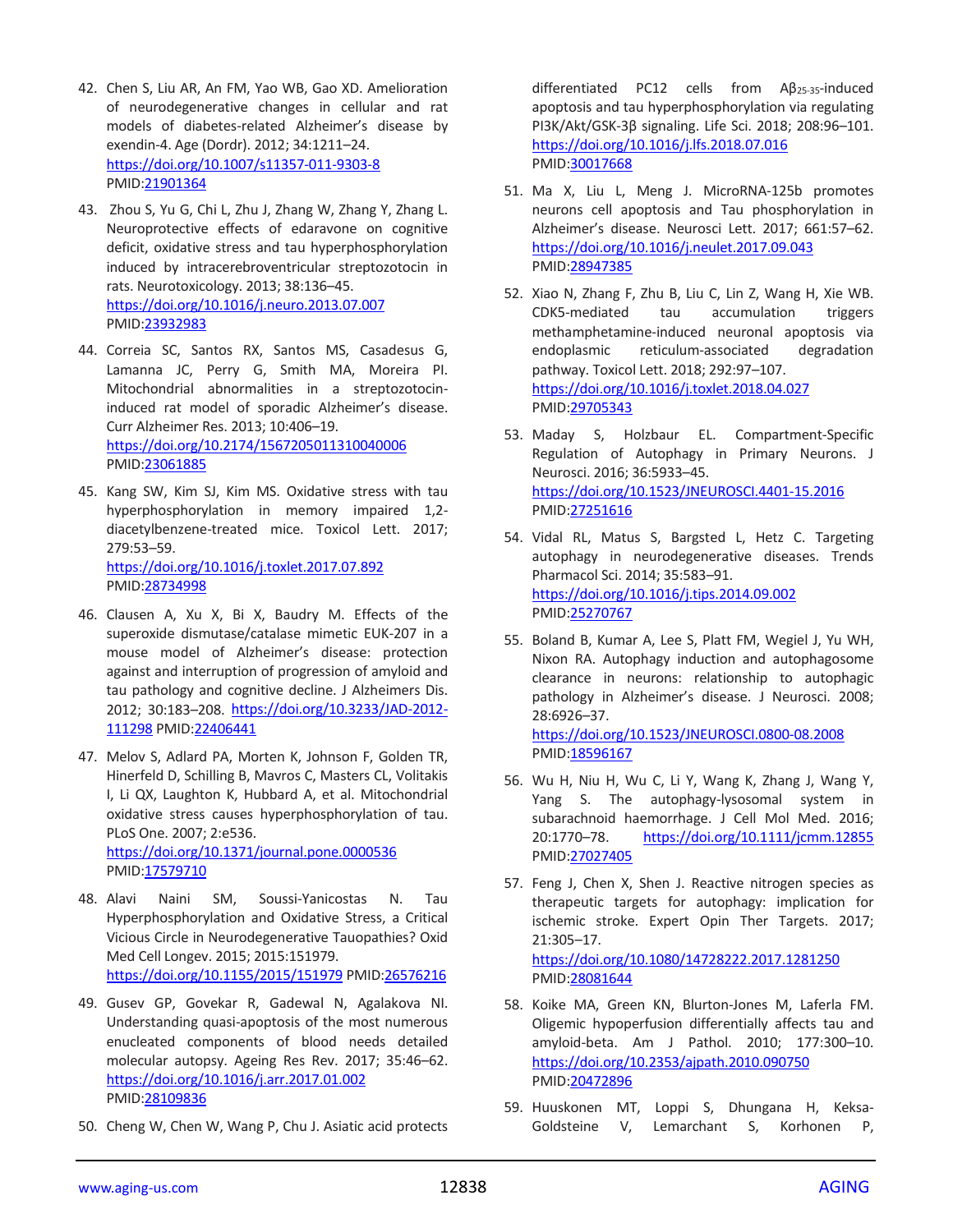Wojciechowski S, Pollari E, Valonen P, Koponen J, Takashima A, Landreth G, Goldsteins G, et al. Bexarotene targets autophagy and is protective against thromboembolic stroke in aged mice with tauopathy. Sci Rep. 2016; 6:33176.

<https://doi.org/10.1038/srep33176> PMID[:27624652](https://www.ncbi.nlm.nih.gov/entrez/query.fcgi?cmd=Retrieve&db=PubMed&list_uids=27624652&dopt=Abstract)

- 60. Falcon B, Noad J, McMahon H, Randow F, Goedert M. Galectin-8-mediated selective autophagy protects against seeded tau aggregation. J Biol Chem. 2018; 293:2438–51. <https://doi.org/10.1074/jbc.M117.809293> PMID[:29282296](https://www.ncbi.nlm.nih.gov/entrez/query.fcgi?cmd=Retrieve&db=PubMed&list_uids=29282296&dopt=Abstract)
- 61. Scott IS, Lowe JS. The ubiquitin-binding protein p62 identifies argyrophilic grain pathology with greater sensitivity than conventional silver stains. Acta Neuropathol. 2007; 113:417–20. <https://doi.org/10.1007/s00401-006-0165-6> PMID[:17146637](https://www.ncbi.nlm.nih.gov/entrez/query.fcgi?cmd=Retrieve&db=PubMed&list_uids=17146637&dopt=Abstract)
- 62. Ozcelik S, Fraser G, Castets P, Schaeffer V, Skachokova Z, Breu K, Clavaguera F, Sinnreich M, Kappos L, Goedert M, Tolnay M, Winkler DT. Rapamycin attenuates the progression of tau pathology in P301S tau transgenic mice. PLoS One. 2013; 8:e62459. <https://doi.org/10.1371/journal.pone.0062459> PMID[:23667480](https://www.ncbi.nlm.nih.gov/entrez/query.fcgi?cmd=Retrieve&db=PubMed&list_uids=23667480&dopt=Abstract)
- 63. Xu Y, Martini-Stoica H, Zheng H. A seeding based cellular assay of tauopathy. Mol Neurodegener. 2016; 11:32. <https://doi.org/10.1186/s13024-016-0100-9> PMID[:27112488](https://www.ncbi.nlm.nih.gov/entrez/query.fcgi?cmd=Retrieve&db=PubMed&list_uids=27112488&dopt=Abstract)
- 64. Hasegawa M. Molecular Mechanisms in the Pathogenesis of Alzheimer's disease and Tauopathies-Prion-Like Seeded Aggregation and Phosphorylation. Biomolecules. 2016; 6:E24. <https://doi.org/10.3390/biom6020024> PMID[:27136595](https://www.ncbi.nlm.nih.gov/entrez/query.fcgi?cmd=Retrieve&db=PubMed&list_uids=27136595&dopt=Abstract)
- 65. Ghetti B, Oblak AL, Boeve BF, Johnson KA, Dickerson BC, Goedert M. Invited review: Frontotemporal dementia caused by microtubule-associated protein tau gene (MAPT) mutations: a chameleon for neuropathology and neuroimaging. Neuropathol Appl Neurobiol. 2015; 41:24–46.

<https://doi.org/10.1111/nan.12213> PMID[:25556536](https://www.ncbi.nlm.nih.gov/entrez/query.fcgi?cmd=Retrieve&db=PubMed&list_uids=25556536&dopt=Abstract)

- 66. Ojo OB, Amoo ZA, Saliu IO, Olaleye MT, Farombi EO, Akinmoladun AC. Neurotherapeutic potential of kolaviron on neurotransmitter dysregulation, excitotoxicity, mitochondrial electron transport chain dysfunction and redox imbalance in 2-VO brain ischemia/reperfusion injury. Biomed Pharmacother. 2019; 111:859–72. <https://doi.org/10.1016/j.biopha.2018.12.144> PMID[:30841465](https://www.ncbi.nlm.nih.gov/entrez/query.fcgi?cmd=Retrieve&db=PubMed&list_uids=30841465&dopt=Abstract)
- 67. Yin A, Guo H, Tao L, Cai G, Wang Y, Yao L, Xiong L,

Zhang J, Li Y. NDRG2 Protects the Brain from Excitotoxicity by Facilitating Interstitial Glutamate Uptake. Transl Stroke Res. 2019. [Epub ahead of print]. <https://doi.org/10.1007/s12975-019-00708-9> PMID[:31250377](https://www.ncbi.nlm.nih.gov/entrez/query.fcgi?cmd=Retrieve&db=PubMed&list_uids=31250377&dopt=Abstract)

- 68. Tejeda GS, Esteban-Ortega GM, San Antonio E, Vidaurre OG, Díaz-Guerra M. Prevention of excitotoxicity-induced processing of BDNF receptor TrkB-FL leads to stroke neuroprotection. EMBO Mol Med. 2019; 11:e9950. <https://doi.org/10.15252/emmm.201809950> PMID[:31273936](https://www.ncbi.nlm.nih.gov/entrez/query.fcgi?cmd=Retrieve&db=PubMed&list_uids=31273936&dopt=Abstract)
- 69. Ho PI, Ortiz D, Rogers E, Shea TB. Multiple aspects of homocysteine neurotoxicity: glutamate excitotoxicity, kinase hyperactivation and DNA damage. J Neurosci Res. 2002; 70:694–702. <https://doi.org/10.1002/jnr.10416> PMID[:12424737](https://www.ncbi.nlm.nih.gov/entrez/query.fcgi?cmd=Retrieve&db=PubMed&list_uids=12424737&dopt=Abstract)

70. Ekinci FJ, Malik KU, Shea TB. Activation of the L voltage-sensitive calcium channel by mitogen-activated protein (MAP) kinase following exposure of neuronal cells to beta-amyloid. MAP kinase mediates betaamyloid-induced neurodegeneration. J Biol Chem. 1999; 274:30322–27. <https://doi.org/10.1074/jbc.274.42.30322>

PMID[:10514528](https://www.ncbi.nlm.nih.gov/entrez/query.fcgi?cmd=Retrieve&db=PubMed&list_uids=10514528&dopt=Abstract)

- 71. Petroni D, Tsai J, Mondal D, George W. Attenuation of low dose methylmercury and glutamate inducedcytotoxicity and tau phosphorylation by an N-methyl-D-aspartate antagonist in human neuroblastoma (SHSY5Y) cells. Environ Toxicol. 2013; 28:700–06. <https://doi.org/10.1002/tox.20765> PMID[:21976409](https://www.ncbi.nlm.nih.gov/entrez/query.fcgi?cmd=Retrieve&db=PubMed&list_uids=21976409&dopt=Abstract)
- 72. Holth JK, Bomben VC, Reed JG, Inoue T, Younkin L, Younkin SG, Pautler RG, Botas J, Noebels JL. Tau loss attenuates neuronal network hyperexcitability in mouse and Drosophila genetic models of epilepsy. J Neurosci. 2013; 33:1651–59. <https://doi.org/10.1523/JNEUROSCI.3191-12.2013> PMID[:23345237](https://www.ncbi.nlm.nih.gov/entrez/query.fcgi?cmd=Retrieve&db=PubMed&list_uids=23345237&dopt=Abstract)
- 73. DeVos SL, Goncharoff DK, Chen G, Kebodeaux CS, Yamada K, Stewart FR, Schuler DR, Maloney SE, Wozniak DF, Rigo F, Bennett CF, Cirrito JR, Holtzman DM, Miller TM. Antisense reduction of tau in adult mice protects against seizures. J Neurosci. 2013; 33:12887–97. <https://doi.org/10.1523/JNEUROSCI.2107-13.2013>

PMID[:23904623](https://www.ncbi.nlm.nih.gov/entrez/query.fcgi?cmd=Retrieve&db=PubMed&list_uids=23904623&dopt=Abstract)

- 74. Hunsberger HC, Rudy CC, Batten SR, Gerhardt GA, Reed MN. P301L tau expression affects glutamate release and clearance in the hippocampal trisynaptic pathway. J Neurochem. 2015; 132:169–82. <https://doi.org/10.1111/jnc.12967> PMID[:25319522](https://www.ncbi.nlm.nih.gov/entrez/query.fcgi?cmd=Retrieve&db=PubMed&list_uids=25319522&dopt=Abstract)
- 75. Mehta A, Prabhakar M, Kumar P, Deshmukh R, Sharma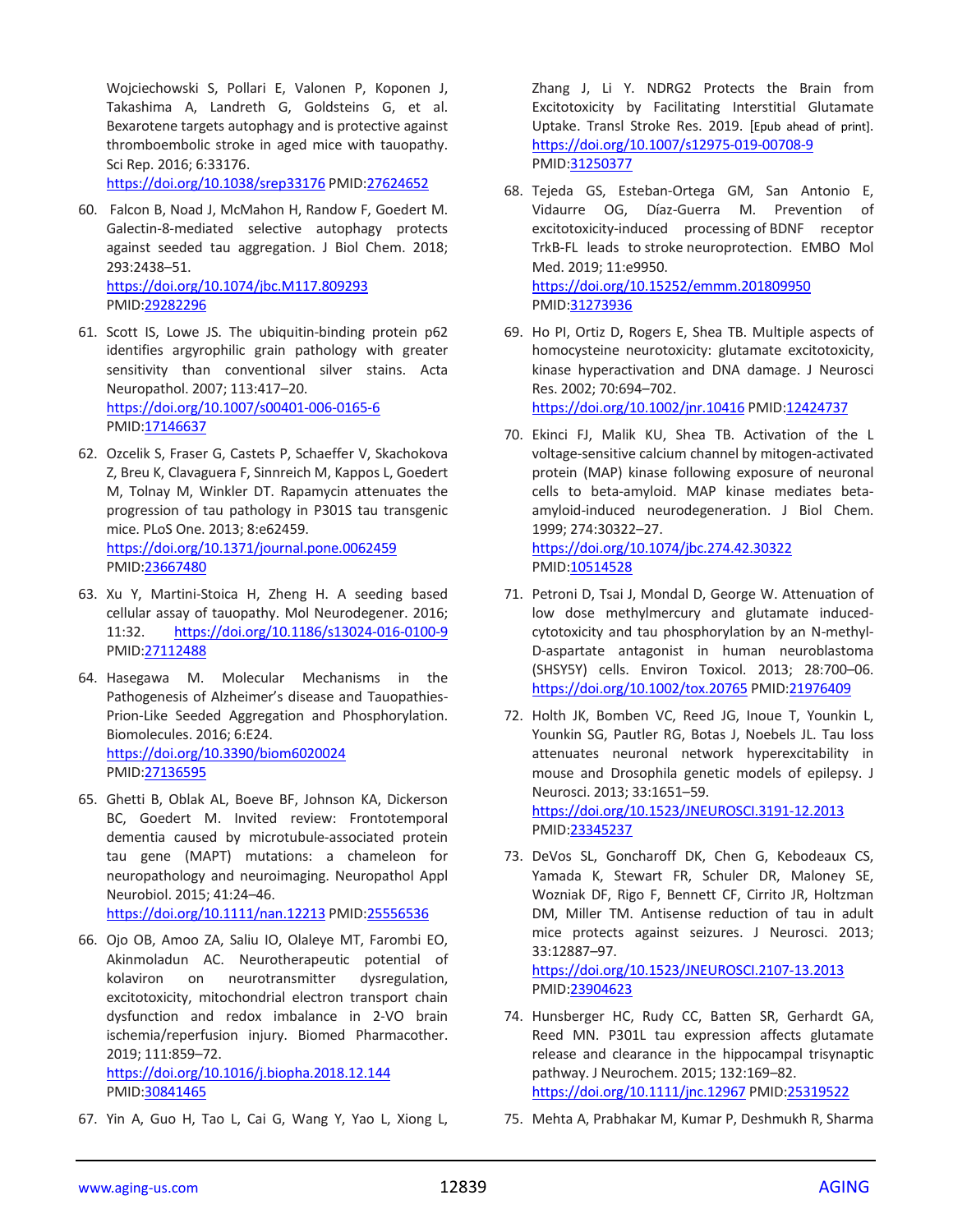PL. Excitotoxicity: bridge to various triggers in neurodegenerative disorders. Eur J Pharmacol. 2013; 698:6–18. <https://doi.org/10.1016/j.ejphar.2012.10.032> PMID[:23123057](https://www.ncbi.nlm.nih.gov/entrez/query.fcgi?cmd=Retrieve&db=PubMed&list_uids=23123057&dopt=Abstract)

- 76. Hardingham GE, Bading H. Synaptic versus extrasynaptic NMDA receptor signalling: implications for neurodegenerative disorders. Nat Rev Neurosci. 2010; 11:682–96. <https://doi.org/10.1038/nrn2911> PMID[:20842175](https://www.ncbi.nlm.nih.gov/entrez/query.fcgi?cmd=Retrieve&db=PubMed&list_uids=20842175&dopt=Abstract)
- 77. Amadoro G, Ciotti MT, Costanzi M, Cestari V, Calissano P, Canu N. NMDA receptor mediates tau-induced neurotoxicity by calpain and ERK/MAPK activation. Proc Natl Acad Sci USA. 2006; 103:2892–97. <https://doi.org/10.1073/pnas.0511065103> PMID[:16477009](https://www.ncbi.nlm.nih.gov/entrez/query.fcgi?cmd=Retrieve&db=PubMed&list_uids=16477009&dopt=Abstract)
- 78. Pallo SP, DiMaio J, Cook A, Nilsson B, Johnson GV. Mechanisms of tau and Aβ-induced excitotoxicity. Brain Res. 2016; 1634:119–31. <https://doi.org/10.1016/j.brainres.2015.12.048> PMID[:26731336](https://www.ncbi.nlm.nih.gov/entrez/query.fcgi?cmd=Retrieve&db=PubMed&list_uids=26731336&dopt=Abstract)
- 79. Miyamoto T, Stein L, Thomas R, Djukic B, Taneja P, Knox J, Vossel K, Mucke L. Phosphorylation of tau at Y18, but not tau-fyn binding, is required for tau to modulate NMDA receptor-dependent excitotoxicity in primary neuronal culture. Mol Neurodegener. 2017; 12:41. <https://doi.org/10.1186/s13024-017-0176-x> PMID[:28526038](https://www.ncbi.nlm.nih.gov/entrez/query.fcgi?cmd=Retrieve&db=PubMed&list_uids=28526038&dopt=Abstract)
- 80. Decker JM, Krüger L, Sydow A, Dennissen FJ, Siskova Z, Mandelkow E, Mandelkow EM. The Tau/A152T mutation, a risk factor for frontotemporal-spectrum disorders, leads to NR2B receptor-mediated excitotoxicity. EMBO Rep. 2016; 17:552–69. <https://doi.org/10.15252/embr.201541439> PMID[:26931569](https://www.ncbi.nlm.nih.gov/entrez/query.fcgi?cmd=Retrieve&db=PubMed&list_uids=26931569&dopt=Abstract)
- 81. Chen YJ, Nguyen HM, Maezawa I, Grössinger EM, Garing AL, Köhler R, Jin LW, Wulff H. The potassium channel KCa3.1 constitutes a pharmacological target for neuroinflammation associated with ischemia/reperfusion stroke. J Cereb Blood Flow Metab. 2016; 36:2146–61. <https://doi.org/10.1177/0271678X15611434> PMID[:26661208](https://www.ncbi.nlm.nih.gov/entrez/query.fcgi?cmd=Retrieve&db=PubMed&list_uids=26661208&dopt=Abstract)
- 82. Kovac A, Zilka N, Kazmerova Z, Cente M, Zilkova M, Novak M. Misfolded truncated protein τ induces innate immune response via MAPK pathway. J Immunol. 2011; 187:2732–39. <https://doi.org/10.4049/jimmunol.1100216> PMID[:21813771](https://www.ncbi.nlm.nih.gov/entrez/query.fcgi?cmd=Retrieve&db=PubMed&list_uids=21813771&dopt=Abstract)
- 83. Zilka N, Kazmerova Z, Jadhav S, Neradil P, Madari A, Obetkova D, Bugos O, Novak M. Who fans the flames of Alzheimer's disease brains? Misfolded tau on the

crossroad of neurodegenerative and inflammatory pathways. J Neuroinflammation. 2012; 9:47. <https://doi.org/10.1186/1742-2094-9-47> PMID[:22397366](https://www.ncbi.nlm.nih.gov/entrez/query.fcgi?cmd=Retrieve&db=PubMed&list_uids=22397366&dopt=Abstract)

- 84. Asai H, Ikezu S, Woodbury ME, Yonemoto GM, Cui L, Ikezu T. Accelerated neurodegeneration and neuroinflammation in transgenic mice expressing P301L tau mutant and tau-tubulin kinase 1. Am J Pathol. 2014; 184:808–18. <https://doi.org/10.1016/j.ajpath.2013.11.026> PMID[:24418258](https://www.ncbi.nlm.nih.gov/entrez/query.fcgi?cmd=Retrieve&db=PubMed&list_uids=24418258&dopt=Abstract)
- 85. Majerova P, Zilkova M, Kazmerova Z, Kovac A, Paholikova K, Kovacech B, Zilka N, Novak M. Microglia display modest phagocytic capacity for extracellular tau oligomers. J Neuroinflammation. 2014; 11:161. <https://doi.org/10.1186/s12974-014-0161-z> PMID[:25217135](https://www.ncbi.nlm.nih.gov/entrez/query.fcgi?cmd=Retrieve&db=PubMed&list_uids=25217135&dopt=Abstract)
- 86. Li Y, Liu L, Barger SW, Griffin WS. Interleukin-1 mediates pathological effects of microglia on tau phosphorylation and on synaptophysin synthesis in cortical neurons through a p38-MAPK pathway. J Neurosci. 2003; 23:1605–11. <https://doi.org/10.1523/JNEUROSCI.23-05-01605.2003> PMID[:12629164](https://www.ncbi.nlm.nih.gov/entrez/query.fcgi?cmd=Retrieve&db=PubMed&list_uids=12629164&dopt=Abstract)
- 87. Oddo S, Caccamo A, Shepherd JD, Murphy MP, Golde TE, Kayed R, Metherate R, Mattson MP, Akbari Y, LaFerla FM. Triple-transgenic model of Alzheimer's disease with plaques and tangles: intracellular Abeta and synaptic dysfunction. Neuron. 2003; 39:409–21. [https://doi.org/10.1016/S0896-6273\(03\)00434-3](https://doi.org/10.1016/S0896-6273(03)00434-3) PMID[:12895417](https://www.ncbi.nlm.nih.gov/entrez/query.fcgi?cmd=Retrieve&db=PubMed&list_uids=12895417&dopt=Abstract)
- 88. Kitazawa M, Oddo S, Yamasaki TR, Green KN, LaFerla FM. Lipopolysaccharide-induced inflammation exacerbates tau pathology by a cyclin-dependent kinase 5 mediated pathway in a transgenic model of Alzheimer's disease. J Neurosci. 2005; 25:8843–53. <https://doi.org/10.1523/JNEUROSCI.2868-05.2005> PMID[:16192374](https://www.ncbi.nlm.nih.gov/entrez/query.fcgi?cmd=Retrieve&db=PubMed&list_uids=16192374&dopt=Abstract)
- 89. Sy M, Kitazawa M, Medeiros R, Whitman L, Cheng D, Lane TE, Laferla FM. Inflammation induced by infection potentiates tau pathological features in transgenic mice. Am J Pathol. 2011; 178:2811–22. <https://doi.org/10.1016/j.ajpath.2011.02.012> PMID[:21531375](https://www.ncbi.nlm.nih.gov/entrez/query.fcgi?cmd=Retrieve&db=PubMed&list_uids=21531375&dopt=Abstract)
- 90. Janelsins MC, Mastrangelo MA, Park KM, Sudol KL, Narrow WC, Oddo S, LaFerla FM, Callahan LM, Federoff HJ, Bowers WJ. Chronic neuron-specific tumor necrosis factor-alpha expression enhances the local inflammatory environment ultimately leading to neuronal death in 3xTg-AD mice. Am J Pathol. 2008; 173:1768–82.

<https://doi.org/10.2353/ajpath.2008.080528> PMID[:18974297](https://www.ncbi.nlm.nih.gov/entrez/query.fcgi?cmd=Retrieve&db=PubMed&list_uids=18974297&dopt=Abstract)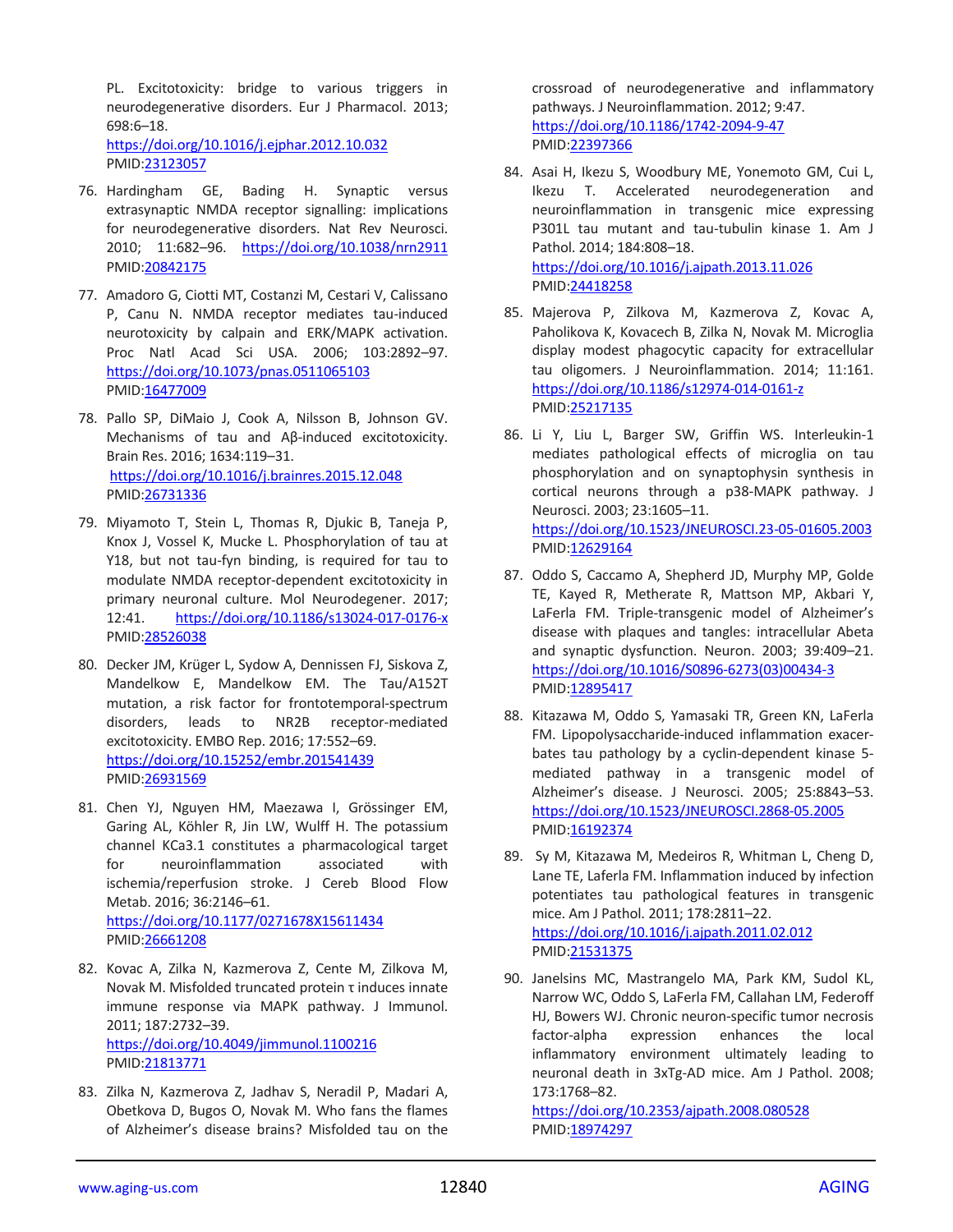- 91. Maphis N, Xu G, Kokiko-Cochran ON, Cardona AE, Ransohoff RM, Lamb BT, Bhaskar K. Loss of tau rescues inflammation-mediated neurodegeneration. Front Neurosci. 2015; 9:196. <https://doi.org/10.3389/fnins.2015.00196> PMID[:26089772](https://www.ncbi.nlm.nih.gov/entrez/query.fcgi?cmd=Retrieve&db=PubMed&list_uids=26089772&dopt=Abstract)
- 92. Mastrangelo MA, Sudol KL, Narrow WC, Bowers WJ. Interferon-gamma differentially affects Alzheimer's disease pathologies and induces neurogenesis in triple transgenic-AD mice. Am J Pathol. 2009; 175:2076–88. <https://doi.org/10.2353/ajpath.2009.090059> PMID[:19808651](https://www.ncbi.nlm.nih.gov/entrez/query.fcgi?cmd=Retrieve&db=PubMed&list_uids=19808651&dopt=Abstract)
- 93. Bolós M, Llorens-Martín M, Jurado-Arjona J, Hernández F, Rábano A, Avila J. Direct Evidence of Internalization of Tau by Microglia In Vitro and In Vivo. J Alzheimers Dis. 2016; 50:77–87. <https://doi.org/10.3233/JAD-150704> PMID[:26638867](https://www.ncbi.nlm.nih.gov/entrez/query.fcgi?cmd=Retrieve&db=PubMed&list_uids=26638867&dopt=Abstract)
- 94. Rajendran P, Rengarajan T, Thangavel J, Nishigaki Y, Sakthisekaran D, Sethi G, Nishigaki I. The vascular endothelium and human diseases. Int J Biol Sci. 2013; 9:1057–69. <https://doi.org/10.7150/ijbs.7502> PMID[:24250251](https://www.ncbi.nlm.nih.gov/entrez/query.fcgi?cmd=Retrieve&db=PubMed&list_uids=24250251&dopt=Abstract)
- 95. Göttle M, Dove S, Kees F, Schlossmann J, Geduhn J, König B, Shen Y, Tang WJ, Kaever V, Seifert R. Cytidylyl and uridylyl cyclase activity of bacillus anthracis edema factor and Bordetella pertussis CyaA. Biochemistry. 2010; 49:5494–503.

<https://doi.org/10.1021/bi100684g> PMID[:20521845](https://www.ncbi.nlm.nih.gov/entrez/query.fcgi?cmd=Retrieve&db=PubMed&list_uids=20521845&dopt=Abstract)

- 96. Guo Q, Shen Y, Lee YS, Gibbs CS, Mrksich M, Tang WJ. Structural basis for the interaction of Bordetella pertussis adenylyl cyclase toxin with calmodulin. EMBO J. 2005; 24:3190–201. <https://doi.org/10.1038/sj.emboj.7600800> PMID: 16138079
- 97. Tang WJ, Guo Q. The adenylyl cyclase activity of anthrax edema factor. Mol Aspects Med. 2009; 30:423–30. <https://doi.org/10.1016/j.mam.2009.06.001> PMID: 19560485
- 98. Balczon R, Prasain N, Ochoa C, Prater J, Zhu B, Alexeyev M, Sayner S, Frank DW, Stevens T. Pseudomonas aeruginosa exotoxin Y-mediated tau hyperphosphorylation impairs microtubule assembly in pulmonary microvascular endothelial cells. PLoS One. 2013; 8:e74343. <https://doi.org/10.1371/journal.pone.0074343> PMID[:24023939](https://www.ncbi.nlm.nih.gov/entrez/query.fcgi?cmd=Retrieve&db=PubMed&list_uids=24023939&dopt=Abstract)
- 99. Smith R, Schöll M, Honer M, Nilsson CF, Englund E, Hansson O. Tau neuropathology correlates with FDG-PET, but not AV-1451-PET, in progressive supranuclear palsy. Acta Neuropathol. 2017; 133:149–51. <https://doi.org/10.1007/s00401-016-1650-1>

PMID[:27900460](https://www.ncbi.nlm.nih.gov/entrez/query.fcgi?cmd=Retrieve&db=PubMed&list_uids=27900460&dopt=Abstract)

- 100. Bradley KM, O'Sullivan VT, Soper ND, Nagy Z, King EM, Smith AD, Shepstone BJ. Cerebral perfusion SPET correlated with Braak pathological stage in Alzheimer's disease. Brain. 2002; 125:1772–81. <https://doi.org/10.1093/brain/awf185> PMID[:12135968](https://www.ncbi.nlm.nih.gov/entrez/query.fcgi?cmd=Retrieve&db=PubMed&list_uids=12135968&dopt=Abstract)
- 101. Bennett RE, Robbins AB, Hu M, Cao X, Betensky RA, Clark T, Das S, Hyman BT. Tau induces blood vessel abnormalities and angiogenesis-related gene expression in P301L transgenic mice and human Alzheimer's disease. Proc Natl Acad Sci USA. 2018; 115:E1289–98. <https://doi.org/10.1073/pnas.1710329115>

PMID[:29358399](https://www.ncbi.nlm.nih.gov/entrez/query.fcgi?cmd=Retrieve&db=PubMed&list_uids=29358399&dopt=Abstract)

- 102. Sanderson TH, Reynolds CA, Kumar R, Przyklenk K, Hüttemann M. Molecular mechanisms of ischemiareperfusion injury in brain: pivotal role of the mitochondrial membrane potential in reactive oxygen species generation. Mol Neurobiol. 2013; 47:9–23. <https://doi.org/10.1007/s12035-012-8344-z> PMID[:23011809](https://www.ncbi.nlm.nih.gov/entrez/query.fcgi?cmd=Retrieve&db=PubMed&list_uids=23011809&dopt=Abstract)
- 103. Wang W, Wang X, Fujioka H, Hoppel C, Whone AL, Caldwell MA, Cullen PJ, Liu J, Zhu X. Parkinson's disease-associated mutant VPS35 causes mitochondrial dysfunction by recycling DLP1 complexes. Nat Med. 2016; 22:54–63. <https://doi.org/10.1038/nm.3983> PMI[D:26618722](https://www.ncbi.nlm.nih.gov/entrez/query.fcgi?cmd=Retrieve&db=PubMed&list_uids=26618722&dopt=Abstract)
- 104. DuBoff B, Götz J, Feany MB. Tau promotes neurodegeneration via DRP1 mislocalization in vivo. Neuron. 2012; 75:618–32. <https://doi.org/10.1016/j.neuron.2012.06.026> PMID[:22920254](https://www.ncbi.nlm.nih.gov/entrez/query.fcgi?cmd=Retrieve&db=PubMed&list_uids=22920254&dopt=Abstract)
- 105. Kandimalla R, Manczak M, Fry D, Suneetha Y, Sesaki H, Reddy PH. Reduced dynamin-related protein 1 protects against phosphorylated Tau-induced mitochondrial dysfunction and synaptic damage in Alzheimer's disease. Hum Mol Genet. 2016; 25:4881– 97. <https://doi.org/10.1093/hmg/ddw312> PMID[:28173111](https://www.ncbi.nlm.nih.gov/entrez/query.fcgi?cmd=Retrieve&db=PubMed&list_uids=28173111&dopt=Abstract)
- 106. Kopeikina KJ, Carlson GA, Pitstick R, Ludvigson AE, Peters A, Luebke JI, Koffie RM, Frosch MP, Hyman BT, Spires-Jones TL. Tau accumulation causes mitochondrial distribution deficits in neurons in a mouse model of tauopathy and in human Alzheimer's disease brain. Am J Pathol. 2011; 179:2071–82. <https://doi.org/10.1016/j.ajpath.2011.07.004> PMID[:21854751](https://www.ncbi.nlm.nih.gov/entrez/query.fcgi?cmd=Retrieve&db=PubMed&list_uids=21854751&dopt=Abstract)
- 107. Li XC, Hu Y, Wang ZH, Luo Y, Zhang Y, Liu XP, Feng Q, Wang Q, Ye K, Liu GP, Wang JZ. Human wild-type fulllength tau accumulation disrupts mitochondrial dynamics and the functions via increasing mitofusins.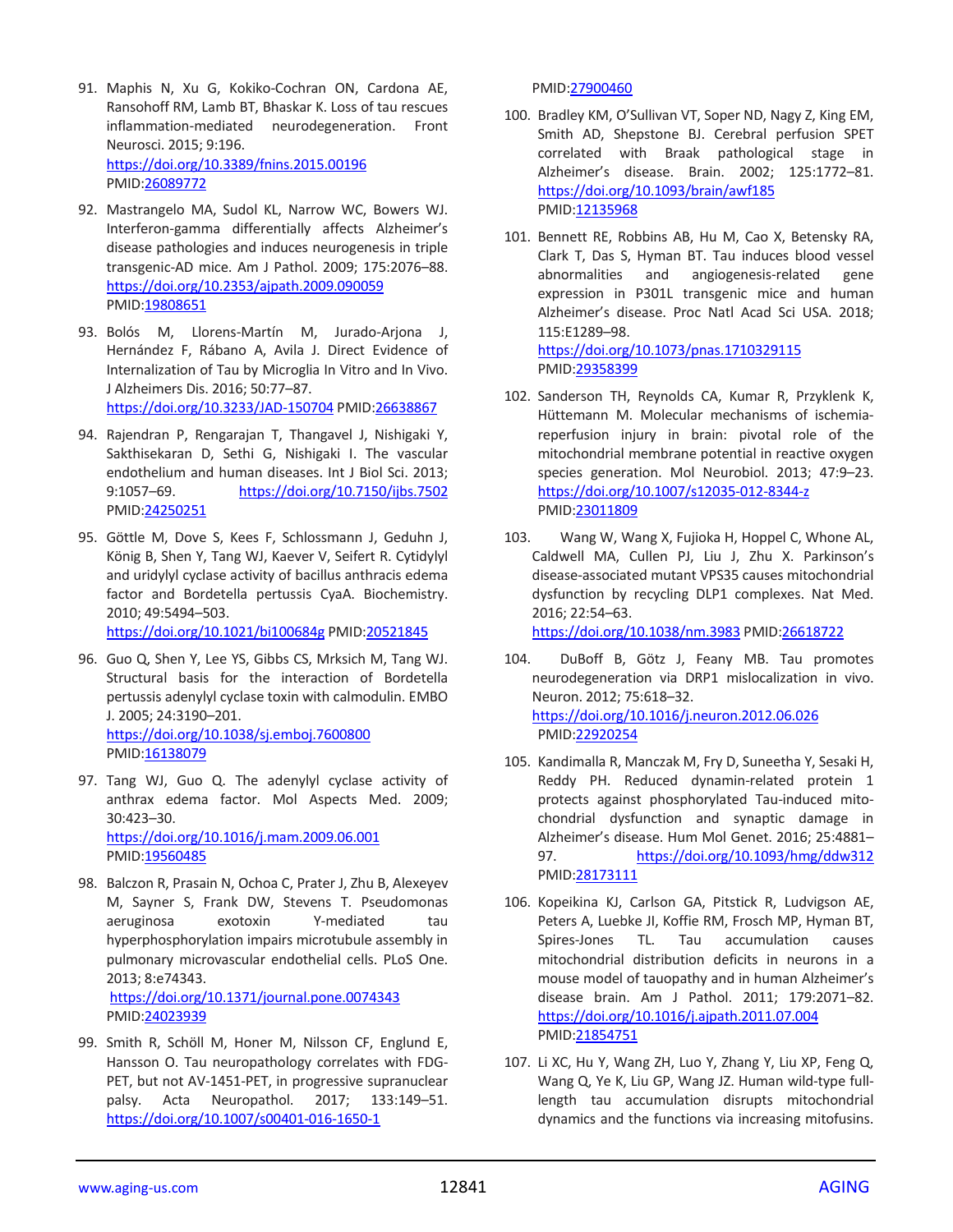Sci Rep. 2016: 6:24756. <https://doi.org/10.1038/srep24756> PMID[:27099072](https://www.ncbi.nlm.nih.gov/entrez/query.fcgi?cmd=Retrieve&db=PubMed&list_uids=27099072&dopt=Abstract)

- 108. Wang ZX, Tan L, Yu JT. Axonal transport defects in Alzheimer's disease. Mol Neurobiol. 2015; 51:1309– 21. <https://doi.org/10.1007/s12035-014-8810-x> PMID[:25052480](https://www.ncbi.nlm.nih.gov/entrez/query.fcgi?cmd=Retrieve&db=PubMed&list_uids=25052480&dopt=Abstract)
- 109. Chen Z, Zhong C. Oxidative stress in Alzheimer's disease. Neurosci Bull. 2014; 30:271–81. <https://doi.org/10.1007/s12264-013-1423-y> PMID[:24664866](https://www.ncbi.nlm.nih.gov/entrez/query.fcgi?cmd=Retrieve&db=PubMed&list_uids=24664866&dopt=Abstract)
- 110. Ittner LM, Ke YD, Götz J. Phosphorylated Tau interacts with c-Jun N-terminal kinase-interacting protein 1 (JIP1) in Alzheimer disease. J Biol Chem. 2009; 284:20909–16. <https://doi.org/10.1074/jbc.M109.014472> PMID[:19491104](https://www.ncbi.nlm.nih.gov/entrez/query.fcgi?cmd=Retrieve&db=PubMed&list_uids=19491104&dopt=Abstract)
- 111. Kanaan NM, Morfini GA, LaPointe NE, Pigino GF, Patterson KR, Song Y, Andreadis A, Fu Y, Brady ST, Binder LI. Pathogenic forms of tau inhibit kinesindependent axonal transport through a mechanism involving activation of axonal phosphotransferases. J Neurosci. 2011; 31:9858–68. <https://doi.org/10.1523/JNEUROSCI.0560-11.2011> PMID[:21734277](https://www.ncbi.nlm.nih.gov/entrez/query.fcgi?cmd=Retrieve&db=PubMed&list_uids=21734277&dopt=Abstract)
- 112. Ibáñez-Salazar A, Bañuelos-Hernández B, Rodríguez-Leyva I, Chi-Ahumada E, Monreal-Escalante E, Jiménez-Capdeville ME, Rosales-Mendoza S. Oxidative Stress Modifies the Levels and Phosphorylation State of Tau Protein in Human Fibroblasts. Front Neurosci. 2017; 11:495.

<https://doi.org/10.3389/fnins.2017.00495> PMID[:28936161](https://www.ncbi.nlm.nih.gov/entrez/query.fcgi?cmd=Retrieve&db=PubMed&list_uids=28936161&dopt=Abstract)

113. Lo EH, Rosenberg GA. The neurovascular unit in health and disease: introduction. Stroke. 2009 (Suppl); 40:S2–3. <https://doi.org/10.1161/STROKEAHA.108.534404>

PMID[:19064779](https://www.ncbi.nlm.nih.gov/entrez/query.fcgi?cmd=Retrieve&db=PubMed&list_uids=19064779&dopt=Abstract)

- 114. Raz L, Bhaskar K, Weaver J, Marini S, Zhang Q, Thompson JF, Espinoza C, Iqbal S, Maphis NM, Weston L, Sillerud LO, Caprihan A, Pesko JC, et al. Hypoxia promotes tau hyperphosphorylation with associated neuropathology in vascular dysfunction. Neurobiol Dis. 2019; 126:124-36. <https://doi.org/10.1016/j.nbd.2018.07.009> PMID[:30010004](https://www.ncbi.nlm.nih.gov/entrez/query.fcgi?cmd=Retrieve&db=PubMed&list_uids=30010004&dopt=Abstract)
- 115. Zhao JK, Guan FL, Duan SR, Zhao JW, Sun RH, Zhang LM, Wang DS. Effect of focal mild hypothermia on expression of MMP-9, TIMP-1, Tau-1 and β-APP in rats with cerebral ischaemia/reperfusion injury. Brain Inj. 2013; 27:1190–98. <https://doi.org/10.3109/02699052.2013.804206> PMID[:23895636](https://www.ncbi.nlm.nih.gov/entrez/query.fcgi?cmd=Retrieve&db=PubMed&list_uids=23895636&dopt=Abstract)
- 116. Basurto-Islas G, Grundke-Iqbal I, Tung YC, Liu F, Iqbal K. Activation of asparaginyl endopeptidase leads to Tau hyperphosphorylation in Alzheimer disease. J Biol Chem. 2013; 288:17495–507. <https://doi.org/10.1074/jbc.M112.446070> PMID[:23640887](https://www.ncbi.nlm.nih.gov/entrez/query.fcgi?cmd=Retrieve&db=PubMed&list_uids=23640887&dopt=Abstract)
- 117. Basurto-Islas G, Gu JH, Tung YC, Liu F, Iqbal K. Mechanism of Tau Hyperphosphorylation Involving Lysosomal Enzyme Asparagine Endopeptidase in a Mouse Model of Brain Ischemia. J Alzheimers Dis. 2018; 63:821–33. [https://doi.org/10.3233/JAD-](https://doi.org/10.3233/JAD-170715)[170715](https://doi.org/10.3233/JAD-170715) PMID[:29689717](https://www.ncbi.nlm.nih.gov/entrez/query.fcgi?cmd=Retrieve&db=PubMed&list_uids=29689717&dopt=Abstract)
- 118. Liao G, Zhou M, Cheung S, Galeano J, Nguyen N, Baudry M, Bi X. Reduced early hypoxic/ischemic brain damage is associated with increased GLT-1 levels in mice expressing mutant (P301L) human tau. Brain Res. 2009; 1247:159–70.

<https://doi.org/10.1016/j.brainres.2008.10.022> PMID[:18992725](https://www.ncbi.nlm.nih.gov/entrez/query.fcgi?cmd=Retrieve&db=PubMed&list_uids=18992725&dopt=Abstract)

- 119. Hesse C, Rosengren L, Andreasen N, Davidsson P, Vanderstichele H, Vanmechelen E, Blennow K. Transient increase in total tau but not phospho-tau in human cerebrospinal fluid after acute stroke. Neurosci Lett. 2001; 297:187–90.  [https://doi.org/10.1016/S0304-3940\(00\)01697-9](https://doi.org/10.1016/S0304-3940(00)01697-9) PMID[:11137759](https://www.ncbi.nlm.nih.gov/entrez/query.fcgi?cmd=Retrieve&db=PubMed&list_uids=11137759&dopt=Abstract)
- 120. Shiiya N, Kunihara T, Miyatake T, Matsuzaki K, Yasuda K. Tau protein in the cerebrospinal fluid is a marker of brain injury after aortic surgery. Ann Thorac Surg. 2004; 77:2034–38. <https://doi.org/10.1016/j.athoracsur.2003.12.057> PMID[:15172260](https://www.ncbi.nlm.nih.gov/entrez/query.fcgi?cmd=Retrieve&db=PubMed&list_uids=15172260&dopt=Abstract)
- 121. Bitsch A, Horn C, Kemmling Y, Seipelt M, Hellenbrand U, Stiefel M, Ciesielczyk B, Cepek L, Bahn E, Ratzka P, Prange H, Otto M. Serum tau protein level as a marker of axonal damage in acute ischemic stroke. Eur Neurol. 2002; 47:45–51. <https://doi.org/10.1159/000047946> PMID[:11803192](https://www.ncbi.nlm.nih.gov/entrez/query.fcgi?cmd=Retrieve&db=PubMed&list_uids=11803192&dopt=Abstract)
- 122. Kurzepa J, Bielewicz J, Grabarska A, Stelmasiak Z, Stryjecka-Zimmer M, Bartosik-Psujek H. Matrix metalloproteinase-9 contributes to the increase of tau protein in serum during acute ischemic stroke. J Clin Neurosci. 2010; 17:997–99. <https://doi.org/10.1016/j.jocn.2010.01.005> PMID[:20627731](https://www.ncbi.nlm.nih.gov/entrez/query.fcgi?cmd=Retrieve&db=PubMed&list_uids=20627731&dopt=Abstract)
- 123. Lasek-Bal A, Jedrzejowska-Szypulka H, Rozycka J, Bal W, Kowalczyk A, Holecki M, Dulawa J, Lewin-Kowalik J. The presence of Tau protein in blood as a potential prognostic factor in stroke patients. J Physiol Pharmacol. 2016; 67:691–96. PMI[D:28011949](https://www.ncbi.nlm.nih.gov/entrez/query.fcgi?cmd=Retrieve&db=PubMed&list_uids=28011949&dopt=Abstract)
- 124. Bielewicz J, Kurzepa J, Czekajska-Chehab E, Stelmasiak Z, Bartosik-Psujek H. Does serum Tau protein predict